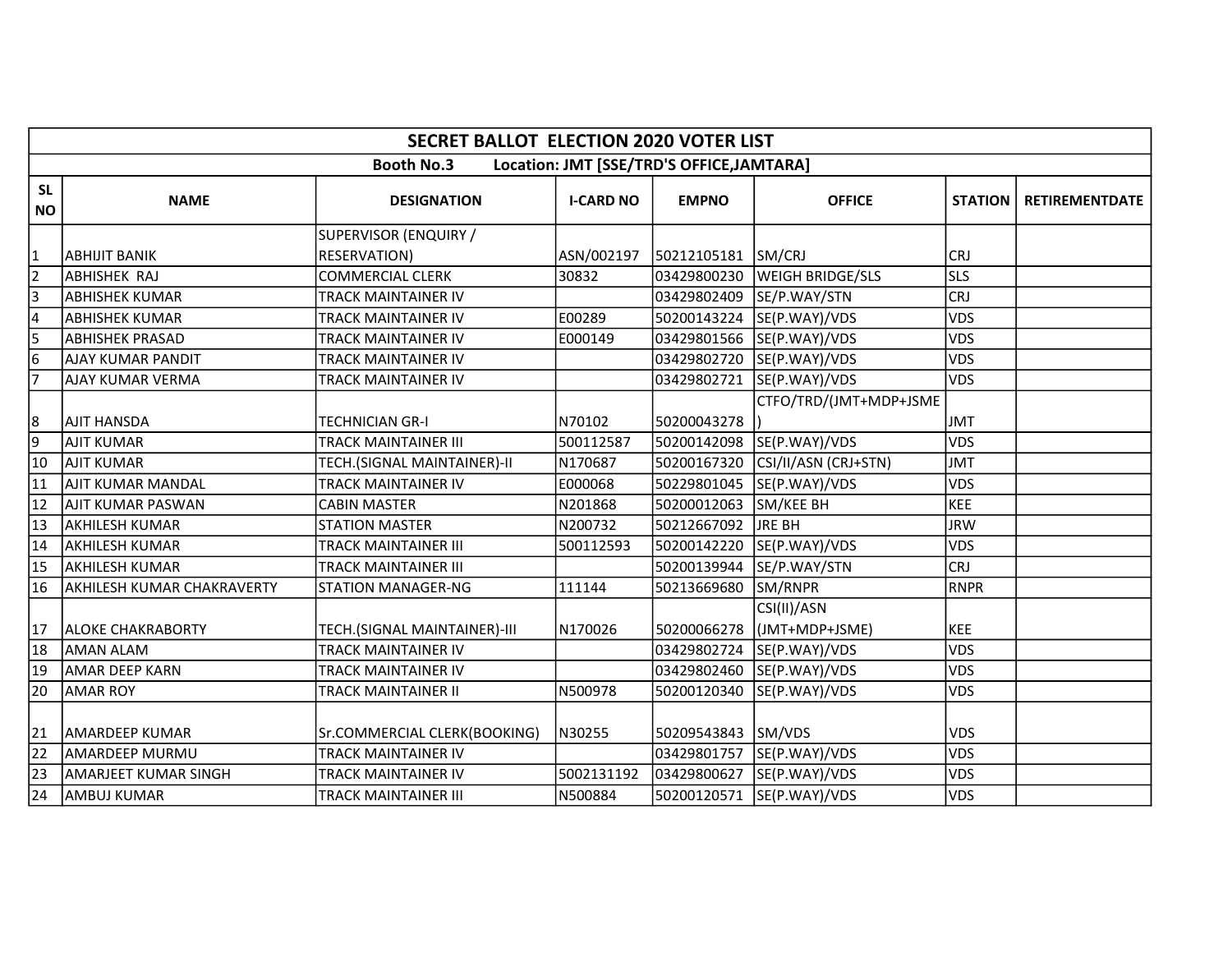|                        | <b>SECRET BALLOT ELECTION 2020 VOTER LIST</b> |                                  |                  |                                           |                               |                |                       |  |  |  |
|------------------------|-----------------------------------------------|----------------------------------|------------------|-------------------------------------------|-------------------------------|----------------|-----------------------|--|--|--|
|                        |                                               | <b>Booth No.3</b>                |                  | Location: JMT [SSE/TRD'S OFFICE, JAMTARA] |                               |                |                       |  |  |  |
| <b>SL</b><br><b>NO</b> | <b>NAME</b>                                   | <b>DESIGNATION</b>               | <b>I-CARD NO</b> | <b>EMPNO</b>                              | <b>OFFICE</b>                 | <b>STATION</b> | <b>RETIREMENTDATE</b> |  |  |  |
| 25                     | <b>AMIT KUMAR</b>                             | OFFICE SUPERINTENDENT            | 500130737        | 50210330732                               | SE(P.WAY)/VDS                 | <b>VDS</b>     |                       |  |  |  |
| 26                     | <b>AMRESH KUMAR</b>                           | <b>STATION MASTER</b>            | N201279          | 50200118114                               | SM/CRJ                        | <b>CRJ</b>     |                       |  |  |  |
| 27                     | <b>AMRIT MANDAL</b>                           | TRACK MAINTAINER II              | N501001          | 50200042675                               | SE(P.WAY)/VDS                 | <b>VDS</b>     |                       |  |  |  |
| 28                     | <b>ANAND KISHOR MANDAL</b>                    | <b>TRACK MAINTAINER IV</b>       | N111359          | 50200133309                               | SE(P.WAY)/VDS                 | VDS            |                       |  |  |  |
| 29                     | <b>ANAND KUMAR</b>                            | TRACK MAINTAINER III             | N111169          | 50200127462                               | SE(P.WAY)/VDS                 | <b>VDS</b>     |                       |  |  |  |
| 30                     | <b>ANAND KUMAR SAW</b>                        | ASSISTANT(S/T)                   | <b>NA</b>        | 27424013555                               | CSI/II/ASN (CRJ+STN)          | <b>SLS</b>     |                       |  |  |  |
| 31                     | <b>ANANTA KUMAR GHANTI</b>                    | <b>STATION MANAGER-NG</b>        |                  | 50208388489                               | SM/JMT                        | <b>JMT</b>     |                       |  |  |  |
| 32                     | lananta mandal                                | ASSISTANT(S/T)                   | S00045           | 03429801401                               | CSI(II)/ASN<br>(JMT+MDP+JSME) | <b>VDS</b>     |                       |  |  |  |
| 33                     | <b>ANANTA TUDU</b>                            | <b>SR. TECHNICIAN</b>            | 50432            | 50212095333                               | CTFO/TRD/(JMT+MDP+JSME        | <b>JMT</b>     |                       |  |  |  |
| 34                     | <b>ANIL KUMAR</b>                             | TRACK MAINTAINER III             | N500112093       | 50200145350                               | SE(P.WAY)/VDS                 | <b>VDS</b>     |                       |  |  |  |
| 35                     | <b>ANIL KUMAR</b>                             | TRACK MAINTAINER IV              | E000243          | 03429801520                               | SE/P.WAY/STN                  | <b>CRJ</b>     |                       |  |  |  |
| 36                     | ANIL KUMAR BARNWAL                            | <b>ASST. STATION MASTER</b>      | 463193           | 508D2953006 SM/CRJ                        |                               | <b>CRJ</b>     |                       |  |  |  |
| 37                     | <b>ANISH KUMAR</b>                            | TECH.(SIGNAL MAINTAINER)-III     | ASN/000696       | 502NPS11055                               | CSI/II/ASN (CRJ+STN)          | <b>SLS</b>     |                       |  |  |  |
| 38                     | ANKIT KUMAR                                   | PORTER (COMMERCIAL)              |                  | 50200405618                               | <b>MNC BH</b>                 | <b>MNC</b>     |                       |  |  |  |
| 39                     | <b>ANSHU KUMAR PAPPU</b>                      | PORTER(TRANSPORTATION)           | T00188           | 50200408264                               | SM/CRJ                        | <b>CRJ</b>     |                       |  |  |  |
| 40                     | <b>ANUP KUMAR DEY</b>                         | <b>TRACK MAINTAINER II</b>       | 72282            | 50212134340                               | SE/P.WAY/STN                  | <b>RNPR</b>    |                       |  |  |  |
| 41                     | <b>ANURAG KUMAR</b>                           | <b>ENQUIRY/RESERVATION CLERK</b> |                  | 50210016338                               | SM/CRJ                        | <b>CRJ</b>     |                       |  |  |  |
| 42                     | <b>ARBIND KUMAR</b>                           | <b>TRACK MAINTAINER IV</b>       | 0010-BG          | 12201549339                               | SE/P.WAY/STN                  | <b>SLS</b>     |                       |  |  |  |
| 43                     | <b>ARBIND KUMAR SINGH</b>                     | CHIEF COMMERCIAL CLERK           | 68               | 50204593900                               | SM/CRJ                        | <b>CRJ</b>     |                       |  |  |  |
| 44                     | <b>ARBIND KUMAR SINGH</b>                     | TRACK MAINTAINER III             | N111157          | 50200120546                               | SE(P.WAY)/VDS                 | <b>VDS</b>     |                       |  |  |  |
| 45                     | <b>ARCHANA KUMARI SINHA</b>                   | TRACKMAN                         | E00367           | 03429800507                               | SE/P.WAY/STN                  | <b>CRJ</b>     |                       |  |  |  |
| 46                     | ARGHA CHATTOPADHYAY                           | TECH.(T.W. DRIVER)-I(RUNNING)    | ASN/001202       | 50212116324                               | TW/DRVR/JSME+MDP+JMT          | <b>JMT</b>     |                       |  |  |  |
| 47                     | <b>ARJUN KUMAR</b>                            | <b>TRACK MAINTAINER III</b>      | N500130353       | 50200157193                               | SE/P.WAY/STN                  | <b>CRJ</b>     |                       |  |  |  |
| 48                     | <b>ARUN SINGH SARDAR</b>                      | <b>HELPER</b>                    | 70330            | 03429800990                               | CTFO/TRD/(JMT+MDP+JSME        | JMT            |                       |  |  |  |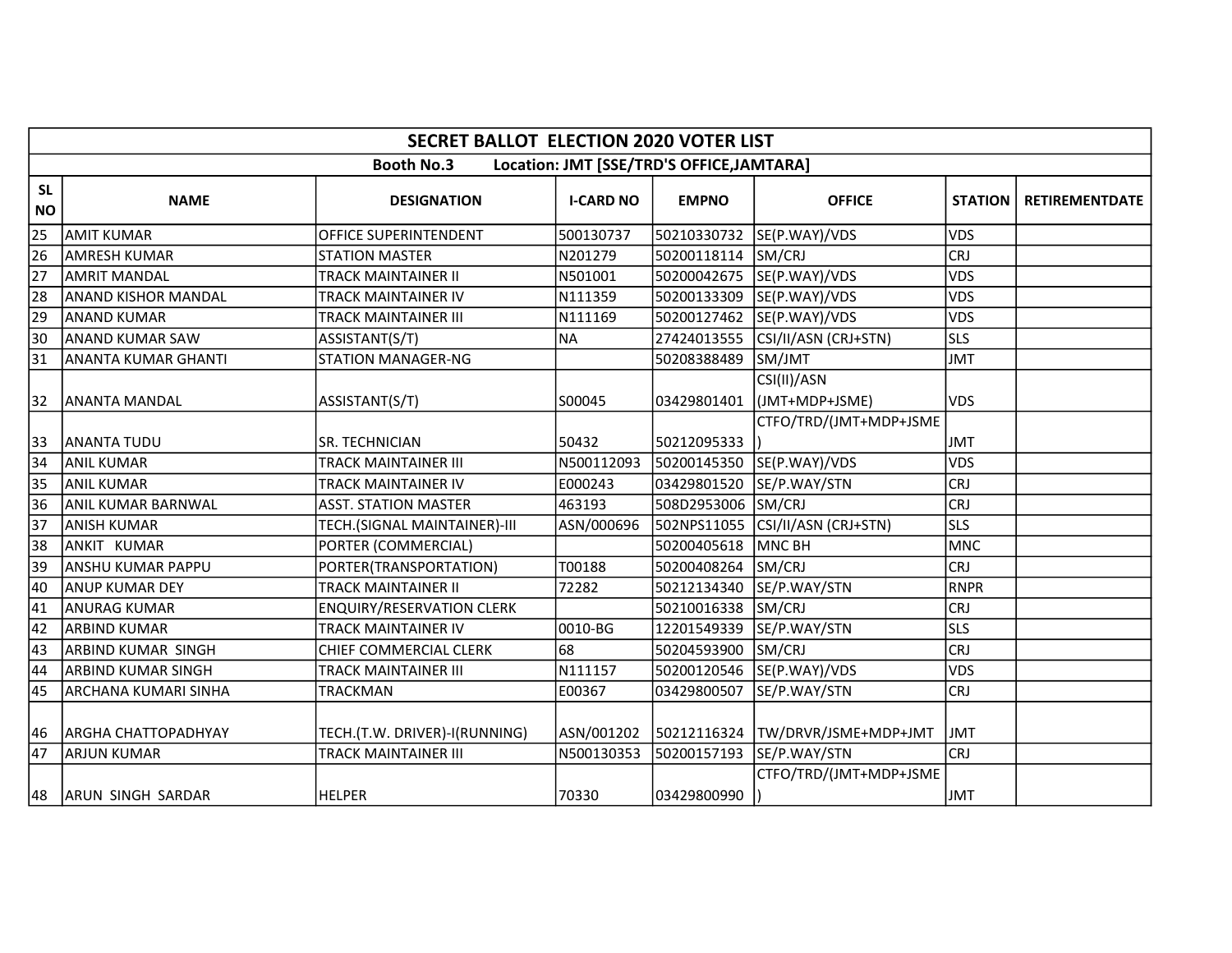|                        | <b>SECRET BALLOT ELECTION 2020 VOTER LIST</b> |                                       |                  |                                           |                            |                |                       |  |  |  |
|------------------------|-----------------------------------------------|---------------------------------------|------------------|-------------------------------------------|----------------------------|----------------|-----------------------|--|--|--|
|                        |                                               | <b>Booth No.3</b>                     |                  | Location: JMT [SSE/TRD'S OFFICE, JAMTARA] |                            |                |                       |  |  |  |
| <b>SL</b><br><b>NO</b> | <b>NAME</b>                                   | <b>DESIGNATION</b>                    | <b>I-CARD NO</b> | <b>EMPNO</b>                              | <b>OFFICE</b>              | <b>STATION</b> | <b>RETIREMENTDATE</b> |  |  |  |
| 49                     | larun kumar                                   | TRACK MAINTAINER IV                   | N500983          | 50200120601                               | SE(P.WAY)/VDS              | <b>VDS</b>     |                       |  |  |  |
| 50                     | larun kumar                                   | PORTER(TRANSPORTATION)                | 110477           | 50200183258                               | SM/CRJ                     | <b>CRJ</b>     |                       |  |  |  |
| $\overline{51}$        | ARUN KUMAR DAS                                | TRACK MAINTAINER IV                   | ASN/002526       | 27315419319                               | SE/P.WAY/STN               | <b>CRJ</b>     |                       |  |  |  |
| $\overline{52}$        | ARUN KUMAR LAL                                | <b>COMMERCIAL CLERK</b>               | ASN/001408       | 50200127103                               | SM/VDS                     | VDS            |                       |  |  |  |
| $\overline{53}$        | ARUN KUMAR MANDAL                             | TRACK MAINTAINER III                  | N501000          | 50200126020                               | SE(P.WAY)/VDS              | <b>VDS</b>     |                       |  |  |  |
| $\overline{54}$        | <b>ARUN KUMAR YADAV</b>                       | <b>TRACK MAINTAINER III</b>           | N500130885       | 50200154969                               | SE/P.WAY/STN               | <b>CRJ</b>     |                       |  |  |  |
| 55                     | <b>ARUN MANDAL</b>                            | TRACK MAINTAINER IV                   | N500130290       | 50200167265                               | SE(P.WAY)/VDS              | <b>VDS</b>     |                       |  |  |  |
| $\overline{56}$        | ARUN MONDAL                                   | <b>TRACK MAINTAINER I</b>             | 73247            | 50212046127                               | SE(P.WAY)/VDS              | VDS            |                       |  |  |  |
| $\overline{57}$        | ARVIND KUMAR                                  | <b>TRACK MAINTAINER III</b>           | 500112606        | 50200142207                               | SE(P.WAY)/VDS              | <b>VDS</b>     |                       |  |  |  |
| 58                     | IARVIND KUMAR SINGH                           | <b>CHIEF COMMERCIAL CLERK</b>         | N30142           | 50200034873                               | SM/CRJ                     | <b>CRJ</b>     |                       |  |  |  |
| 59                     | <b>JASH NARAYAN SINGH</b>                     | SUPERVISOR (ENQUIRY /<br>RESERVATION) | ASN/002195       | 50204722711 SM/CRJ                        |                            | <b>CRJ</b>     |                       |  |  |  |
| $\overline{60}$        | ASHESHWAR KUMAR                               | <b>TRACK MAINTAINER IV</b>            | E000071          | 03429800928                               | SE(P.WAY)/VDS              | VDS            |                       |  |  |  |
| $\overline{61}$        | lashis HEMBRAM                                | <b>TRACK MAINTAINER II</b>            | N500112100       | 50200136864                               | SE/P.WAY/STN               | <b>CRJ</b>     |                       |  |  |  |
| $\overline{62}$        | ASHIS KUMAR NONIA                             | <b>TRACK MAINTAINER III</b>           |                  | 27621003544                               | SE/P.WAY/STN               | <b>SLS</b>     |                       |  |  |  |
| 63                     | <b>ASHOK KEWAT</b>                            | TECH.(TRD)-III                        | N70064           | 50200031665                               | CTFO/TRD/(JMT+MDP+JSME     | <b>JMT</b>     |                       |  |  |  |
| $\overline{64}$        | <b>ASHOK KUMAR MAHATO</b>                     | Sr.COMMERCIAL CLERK                   |                  | 50200406817                               | SM/CRJ                     | <b>CRJ</b>     |                       |  |  |  |
| 65                     | ASHOK KUMAR SHARMA                            | <b>STATION MANAGER-NG</b>             | 113446           | 50212106677                               | SM/JMT                     | <b>JMT</b>     |                       |  |  |  |
| 66                     | <b>JASHUTOSH RANJAN</b>                       | SENIOR SECTION ENGINEER(P.WAY)        | E00373           |                                           | 50200154623  SE(P.WAY)/VDS | <b>VDS</b>     |                       |  |  |  |
| $\overline{67}$        | ASTIK KUMAR BANERJEE                          | <b>GATEKEEPER (TRANSPORT)</b>         | 110942           | 502NPS00563                               | DY.SM/SLS                  | <b>SLS</b>     |                       |  |  |  |
| 68                     | <b>AWADHESH KUMAR</b>                         | <b>TRACK MAINTAINER III</b>           | 500112600        | 50200142244                               | SE(P.WAY)/VDS              | <b>VDS</b>     |                       |  |  |  |
| 69                     | <b>AYODHYA SINGH</b>                          | <b>TRACK MAINTAINER II</b>            | N501009          | 50200120480                               | SE(P.WAY)/VDS              | VDS            |                       |  |  |  |
| 70                     | <b>BABU NATH KISKU</b>                        | <b>TECHNICIAN III</b>                 | 50492            | 50212113542                               | CTFO/TRD/(JMT+MDP+JSME     | <b>JMT</b>     |                       |  |  |  |
| 71                     | BABUJAN HANSDA                                | <b>TECHNICIAN III</b>                 | 50095            | 50212116555                               | CTFO/TRD/(JMT+MDP+JSME     | JMT            |                       |  |  |  |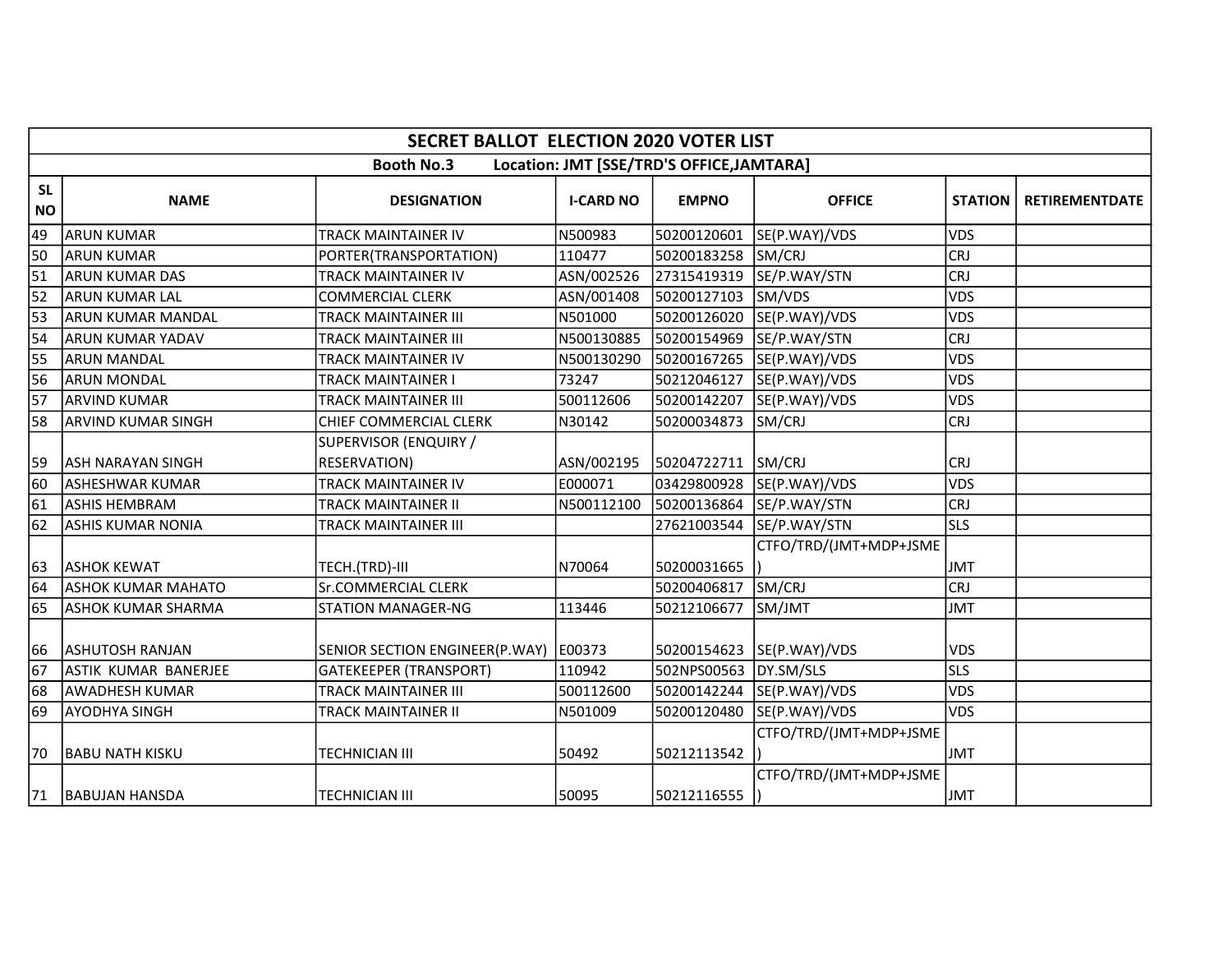|                        | <b>SECRET BALLOT ELECTION 2020 VOTER LIST</b>                  |                                         |                  |              |                               |                |                       |  |  |  |
|------------------------|----------------------------------------------------------------|-----------------------------------------|------------------|--------------|-------------------------------|----------------|-----------------------|--|--|--|
|                        | Location: JMT [SSE/TRD'S OFFICE, JAMTARA]<br><b>Booth No.3</b> |                                         |                  |              |                               |                |                       |  |  |  |
| <b>SL</b><br><b>NO</b> | <b>NAME</b>                                                    | <b>DESIGNATION</b>                      | <b>I-CARD NO</b> | <b>EMPNO</b> | <b>OFFICE</b>                 | <b>STATION</b> | <b>RETIREMENTDATE</b> |  |  |  |
| 72                     | BADRI KUMAR MANDAL                                             | TRACK MAINTAINER IV                     | 500130711        | 50200405480  | SE(P.WAY)/VDS                 | <b>VDS</b>     |                       |  |  |  |
|                        |                                                                |                                         |                  |              | CTFO/TRD/(JMT+MDP+JSME        |                |                       |  |  |  |
| 73                     | <b>BADRI NATH MONDAL</b>                                       | <b>HELPER</b>                           | N70104           | 50200109721  |                               | <b>JMT</b>     |                       |  |  |  |
| $\overline{74}$        | <b>BAHADUR BHOGTA</b>                                          | <b>TRACK MAINTAINER II</b>              |                  | 50200084360  | SE(P.WAY)/VDS                 | <b>VDS</b>     |                       |  |  |  |
| 75                     | BAJRANGI KUMAR SHARMA                                          | <b>ASST. STATION MASTER</b>             |                  | 27621006172  | SM/JMT                        | <b>JMT</b>     |                       |  |  |  |
| $\overline{76}$        | <b>BALMUKUND DAS</b>                                           | <b>TRACK MAINTAINER IV</b>              | <b>NA</b>        |              | 275N0005841 SE(P.WAY)/VDS     | VDS            |                       |  |  |  |
| 77                     | <b>BANARSI KUMAR</b>                                           | TRACK MAINTAINER IV                     |                  | 03429802715  | SE(P.WAY)/VDS                 | <b>VDS</b>     |                       |  |  |  |
| 78                     | <b>BARUN MODI</b>                                              | TRACK MAINTAINER III                    | N500984          | 50200121514  | SE(P.WAY)/VDS                 | VDS            |                       |  |  |  |
| 79                     | BASUDEO HARI                                                   | <b>GATEKEEPER (TRANSPORT)</b>           | N201772          | 50200126950  | SM/JMT                        | <b>JMT</b>     |                       |  |  |  |
| 80                     | BHAGIRATH REWANI                                               | <b>STATION MASTER</b>                   | 110587           | 50209410120  | SM/RNPR                       | <b>RNPR</b>    |                       |  |  |  |
| $\overline{81}$        | <b>BHATAN PASWAN</b>                                           | <b>STATION MANAGER-NG</b>               | 112603           | 50212119775  | SM/CRJ                        | <b>CRJ</b>     |                       |  |  |  |
| $\overline{82}$        | BHAWESH KUMAR SINGH                                            | <b>ASST. STATION MASTER</b>             |                  | 27621006171  | SM/JMT                        | <b>JMT</b>     |                       |  |  |  |
| 83                     | BHEEM KUMAR PRAJAPATI                                          | <b>TRACK MAINTAINER IV</b>              | N500130738       | 50200143250  | SE(P.WAY)/VDS                 | <b>VDS</b>     |                       |  |  |  |
| 84                     | IBHOLA PRASAD YADAV                                            | TRACK MAINTAINER III                    | N111171          | 50200126007  | SE(P.WAY)/VDS                 | <b>VDS</b>     |                       |  |  |  |
| 85                     | <b>IBHUNESWAR GOPE</b>                                         | TECH.(SIGNAL MAINTAINER)-III            | 120965           | 50212077227  | CSI(II)/ASN<br>(JMT+MDP+JSME) | <b>KEE</b>     |                       |  |  |  |
| 86                     | <b>IBHUNESWAR MANDAL</b>                                       | SENIOR SECTION ENGINEER(P.WAY)   E00433 |                  |              | 50212097860 SE(P.WAY)/VDS     | <b>VDS</b>     |                       |  |  |  |
| 87                     | IBHUSHAN KUMAR CHOUDHARY                                       | TRACK MAINTAINER II                     | N500994          | 50200120418  | SE(P.WAY)/VDS                 | <b>VDS</b>     |                       |  |  |  |
| 88                     | İBIBHUTI KUMAR                                                 | TRACK MAINTAINER IV                     |                  | 03429802459  | SE(P.WAY)/VDS                 | <b>VDS</b>     |                       |  |  |  |
| 89                     | <b>BIDHAN DAS</b>                                              | PORTER(TRANSPORTATION)                  | 110588           | 50200158252  | SM/RNPR                       | <b>RNPR</b>    |                       |  |  |  |
| 90                     | <b>BIJAY KUMAR SINGH</b>                                       | <b>TRACK MAINTAINER II</b>              | N500975          | 50200103846  | SE(P.WAY)/VDS                 | <b>VDS</b>     |                       |  |  |  |
| $\overline{91}$        | <b>BIJAY MURMU</b>                                             | TRACK MAINTAINER II                     | N111212          | 50200047193  | SE/P.WAY/STN                  | <b>CRJ</b>     |                       |  |  |  |
| 92                     | <b>BIKASH GHOSHAL</b>                                          | TRACK MAINTAINER III                    | N500130886       | 50714107443  | SE/P.WAY/STN                  | <b>RNPR</b>    |                       |  |  |  |
| 93                     | IBIKASH KUMAR PANDEY                                           | <b>JUNIOR ENGINEER(P.WAY)</b>           | N111919          | 50200015970  | SE(P.WAY/STN                  | <b>CRJ</b>     |                       |  |  |  |
| $\sqrt{94}$            | <b>BIKI KUMAR PATEL</b>                                        | <b>TRACK MAINTAINER IV</b>              |                  | 03429802545  | SE/P.WAY/STN                  | <b>CRJ</b>     |                       |  |  |  |
| $\overline{95}$        | BIMLESH KUMAR                                                  | TRACK MAINTAINER III                    | ASN/000791       | 50412021945  | SE(P.WAY)/VDS                 | <b>VDS</b>     |                       |  |  |  |
| $\overline{96}$        | BINA KUMARI HELA                                               | <b>STATION MASTER</b>                   | 110472           | 50200173885  | SM/CRJ                        | <b>CRJ</b>     |                       |  |  |  |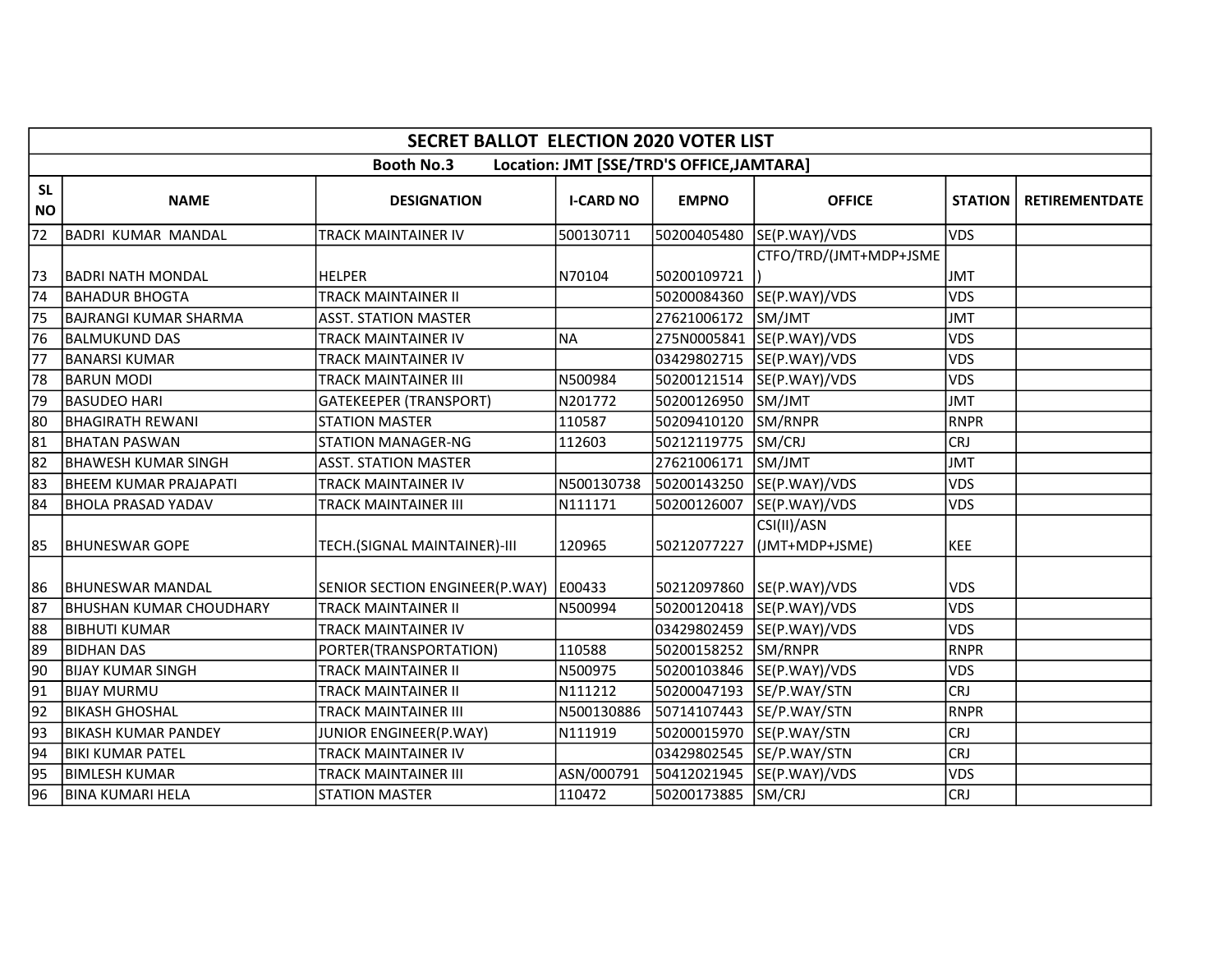|                        | <b>SECRET BALLOT ELECTION 2020 VOTER LIST</b>                  |                               |                  |              |                                   |                |                       |  |  |  |
|------------------------|----------------------------------------------------------------|-------------------------------|------------------|--------------|-----------------------------------|----------------|-----------------------|--|--|--|
|                        | <b>Booth No.3</b><br>Location: JMT [SSE/TRD'S OFFICE, JAMTARA] |                               |                  |              |                                   |                |                       |  |  |  |
| <b>SL</b><br><b>NO</b> | <b>NAME</b>                                                    | <b>DESIGNATION</b>            | <b>I-CARD NO</b> | <b>EMPNO</b> | <b>OFFICE</b>                     | <b>STATION</b> | <b>RETIREMENTDATE</b> |  |  |  |
| 97                     | <b>BINAY KUMAR</b>                                             | TRACK MAINTAINER IV           | N500130285       | 50200142177  | SE(P.WAY)/VDS                     | <b>VDS</b>     |                       |  |  |  |
| 98                     | <b>BINOD KUMAR</b>                                             | <b>TRACK MAINTAINER III</b>   | N500981          | 50200120595  | SE(P.WAY)/VDS                     | <b>VDS</b>     |                       |  |  |  |
| 99                     | <b>BINOD KUMAR MANDAL</b>                                      | TRACK MAINTAINER IV           | N500111374       | 50200133899  | SE(P.WAY)/VDS                     | <b>VDS</b>     |                       |  |  |  |
| 100                    | <b>BINOD KUMAR MANDAL</b>                                      | TRACK MAINTAINER III          | N500130517       | 50200166789  | SE/P.WAY/STN                      | RNPR           |                       |  |  |  |
| 101                    | IBINOD MANDAL                                                  | TRACK MAINTAINER III          | N500112594       | 50200143339  | SE(P.WAY)/VDS                     | <b>VDS</b>     |                       |  |  |  |
| 102                    | <b>BINOD MARANDI</b>                                           | TRACK MAINTAINER IV           |                  | 03429800171  | SE(P.WAY)/VDS                     | <b>VDS</b>     |                       |  |  |  |
|                        | 103 BINOD ROY                                                  | <b>SHUNT MAN</b>              | 111682           | 50212076351  | SM/JMT                            | <b>JMT</b>     |                       |  |  |  |
| 104                    | <b>BIPATI HEMBRAM</b>                                          | <b>STATION MASTER</b>         |                  | 50200173691  | SM/RNPR                           | RNPR           |                       |  |  |  |
|                        | 105   BIPIN DUBEY                                              | <b>STATION MASTER</b>         |                  | 50200138927  | SM/VDS                            | <b>VDS</b>     |                       |  |  |  |
|                        | 106 BIPIN KUMAR YADAW                                          | <b>TICKET EXAMINER</b>        | 110596           | 50200146250  | SM/CRJ                            | <b>CRJ</b>     |                       |  |  |  |
|                        | 107 BIPLAB RANA                                                | TRACK MAINTAINER IV           |                  | 03429802719  | SE(P.WAY)/VDS                     | <b>VDS</b>     |                       |  |  |  |
| 108                    | <b>BIPLOVE HEMBROM</b>                                         | <b>TRACK MAINTAINER IV</b>    |                  | 50200410885  | SE/P.WAY/STN                      | RNPR           |                       |  |  |  |
|                        | 109 BIRENDRA KUMAR                                             | <b>GATEKEEPER (TRANSPORT)</b> | N201275          | 50200127565  | SM/CRJ                            | <b>CRJ</b>     |                       |  |  |  |
|                        | 110 BIRENDRA PASWAN                                            | TRACK MAINTAINER IV           | 500112605        | 50200142190  | SE(P.WAY)/VDS                     | <b>VDS</b>     |                       |  |  |  |
|                        | 111   BIROJ MANDAL                                             | <b>KHALASI HELPER</b>         | 80590            | 03429800039  | EF/ASN(CRJ+KPK+MMU+UDL<br>$+ASN)$ | <b>JMT</b>     |                       |  |  |  |
|                        | 112 BISHWAKARMA YADAV                                          | TECH.(SIGNAL MAINTAINER)-I    | 121127           | 50212140685  | CSI/II/ASN (CRJ+STN)              | RNPR           |                       |  |  |  |
|                        | 113   BRAJESH KUMAR                                            | <b>GATEKEEPER</b>             |                  | 50200148957  | SM/JMT                            | JMT            |                       |  |  |  |
|                        | 114 BUDHAN PANDIT                                              | <b>GATEMAN (ENGG)</b>         | 112017           | 50212125738  | SM/VDS                            | <b>VDS</b>     |                       |  |  |  |
|                        | 115 BURA RAM BAURI                                             | PORTER (COMMERCIAL)           | 112578           | 50212140922  | DY.SM/SLS                         | <b>SLS</b>     |                       |  |  |  |
|                        | 116 CHAITALI GHOSH                                             | Sr.COMMERCIAL CLERK           | N30229           | 50200004285  | SM/CRJ                            | <b>CRJ</b>     |                       |  |  |  |
| 117                    | <b>CHANDAN HAZRA</b>                                           | <b>SAFAIWALA</b>              | N200743          | 50200097986  | SM/CRJ                            | <b>CRJ</b>     |                       |  |  |  |
|                        | 118 CHANDAN KUMAR                                              | TRACK MAINTAINER IV           |                  | 03429802742  | SE/P.WAY/STN                      | <b>SLS</b>     |                       |  |  |  |
|                        | 119 CHANDAN KUMAR KUSHWAHA                                     | TRACK MAINTAINER IV           | E00288           | 03429801548  | SE(P.WAY)/VDS                     | <b>VDS</b>     |                       |  |  |  |
| 120                    | <b>CHANDAN PRASAD</b>                                          | TRACK MAINTAINER IV           |                  | 15214080385  | SE(P.WAY)/VDS                     | <b>JMT</b>     |                       |  |  |  |
| 121                    | <b>CHANDAN SINGH</b>                                           | <b>SHUNT MAN</b>              | 110936           | 502NPS11088  | DY.SM/SLS                         | <b>SLS</b>     |                       |  |  |  |
|                        | 122 CHANDRA SHEKHAR PRASAD                                     | ASSISTANT(S/T)                | N170144          | 50212122889  | CSI/II/ASN (CRJ+STN)              | <b>JMT</b>     |                       |  |  |  |
|                        | 123 CHANRIKA MANDAL                                            | <b>TRACK MAINTAINER II</b>    | 73729            | 50212090608  | SE/P.WAY/STN                      | <b>CRJ</b>     |                       |  |  |  |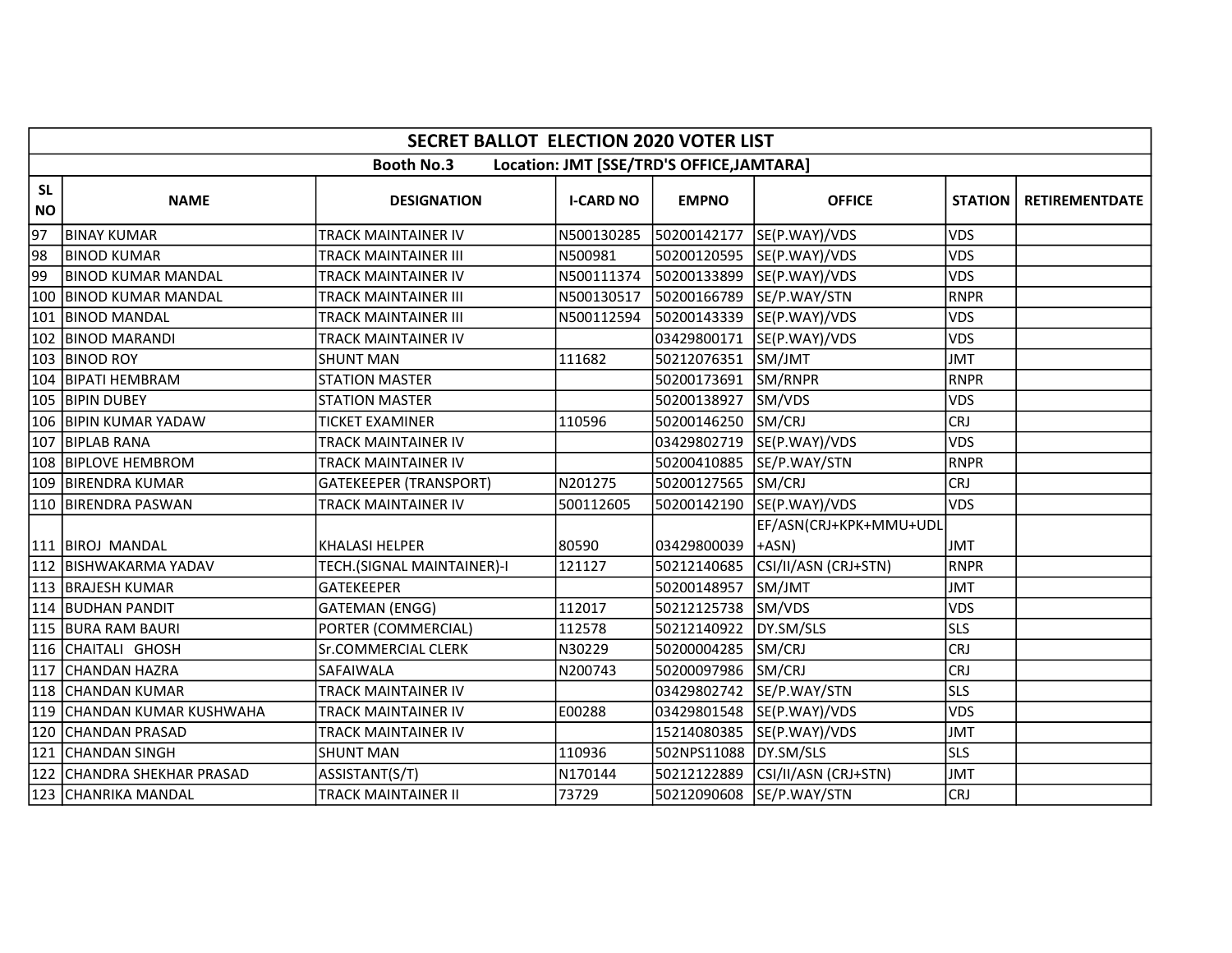|                        | <b>SECRET BALLOT ELECTION 2020 VOTER LIST</b> |                                |                  |                                           |                           |                |                       |  |  |  |
|------------------------|-----------------------------------------------|--------------------------------|------------------|-------------------------------------------|---------------------------|----------------|-----------------------|--|--|--|
|                        |                                               | <b>Booth No.3</b>              |                  | Location: JMT [SSE/TRD'S OFFICE, JAMTARA] |                           |                |                       |  |  |  |
| <b>SL</b><br><b>NO</b> | <b>NAME</b>                                   | <b>DESIGNATION</b>             | <b>I-CARD NO</b> | <b>EMPNO</b>                              | <b>OFFICE</b>             | <b>STATION</b> | <b>RETIREMENTDATE</b> |  |  |  |
| 124                    | CHHOTE LAL MARANDI                            | <b>TRACK MAINTAINER III</b>    |                  | 27223004998                               | SE/P.WAY/STN              | <b>CRJ</b>     |                       |  |  |  |
|                        | 125 CHITTARANJAN DAS                          | <b>GATEKEEPER (TRANSPORT)</b>  | 110900           | 502NPS00553                               | SM/RNPR                   | RNPR           |                       |  |  |  |
| 126                    | <b>CHURAMAN ROUTH</b>                         | ASSISTANT(S/T)                 | 121258           | 50212143807                               | CSI/II/ASN (CRJ+STN)      | <b>JMT</b>     |                       |  |  |  |
| 127                    | <b>CHURKI DEVI</b>                            | <b>JAMADAR</b>                 | N110631          | 502NPS05465 SM/CRJ                        |                           | <b>CRJ</b>     |                       |  |  |  |
|                        | 128 DAYA SHANKAR RAI                          | <b>GATEMAN (ENGG)</b>          | ASN/000820       | 50200148842                               | SM/VDS                    | <b>VDS</b>     |                       |  |  |  |
|                        | 129   DEBASHIS JOYSWAL                        | <b>STATION MANAGER-NG</b>      | N201688          | 50212106707                               | DY.SM/SLS                 | <b>SLS</b>     |                       |  |  |  |
|                        | 130   DEBASIS KOLEY                           | SENIOR SECTION ENGINEER(P.WAY) | N500130864       |                                           | 50200062390 SE(P.WAY)/VDS | <b>JMT</b>     |                       |  |  |  |
|                        | 131 IDEBASISH PRAMANICK                       | TRACK MAINTAINER IV            | 500130601        |                                           | 502NPS00032 SE(P.WAY)/VDS | <b>VDS</b>     |                       |  |  |  |
|                        | 132   DEBJIT PAUL                             | TECH-I(ELECT)                  | N80033           | 502A4763452 +ASN)                         | EF/ASN(CRJ+KPK+MMU+UDL    | <b>CRJ</b>     |                       |  |  |  |
|                        | 133   DEEPAK HANSDA                           | TRACK MAINTAINER IV            | ASN/000795       | 12221205978                               | SE(P.WAY)/VDS             | <b>VDS</b>     |                       |  |  |  |
|                        | 134   DEEPAK KUMAR                            | <b>TRACK MAINTAINER II</b>     |                  | 50200096313                               | SE(P.WAY)/VDS             | <b>VDS</b>     |                       |  |  |  |
|                        | 135   DEEPAK KUMAR                            | TRACK MAINTAINER III           | N500985          | 50200120534                               | SE(P.WAY)/VDS             | <b>VDS</b>     |                       |  |  |  |
|                        | 136 IDEVASHISH KUMAR ROY                      | TRACK MAINTAINER IV            |                  | 03429802716                               | SE(P.WAY)/VDS             | <b>VDS</b>     |                       |  |  |  |
|                        | 137   DHANANJAY KUMAR                         | <b>STATION MASTER</b>          | N200754          | 50200100821                               | SM/CRJ                    | <b>CRJ</b>     |                       |  |  |  |
|                        | 138 DHANANJAY KUMAR SINGH                     | <b>COMMERCIAL CLERK</b>        | ASN/000804       | 50200148155                               | SM/VDS                    | <b>VDS</b>     |                       |  |  |  |
|                        | 139   DHARMENDRA KUMAR                        | TRACK MAINTAINER III           | N111166          | 50200127486                               | SE(P.WAY)/VDS             | <b>VDS</b>     |                       |  |  |  |
|                        | 140   DHARMENDRA PRAKASH                      | ASSISTANT(S/T)                 | N170566          | 50200143145                               | CSI/II/ASN (CRJ+STN)      | <b>JMT</b>     |                       |  |  |  |
|                        | 141   DHARMENDRA PRASAD                       | <b>STATION MASTER</b>          | ASN/000798       | 00201987320                               | SM/VDS                    | <b>VDS</b>     |                       |  |  |  |
|                        | 142   DHARMVEER KUMAR                         | <b>TRACK MAINTAINER III</b>    | N501004          | 50200121575                               | SE(P.WAY)/VDS             | <b>VDS</b>     |                       |  |  |  |
|                        | 143   DHEERAJ KUMAR SAH                       | PORTER(TRANSPORTATION)         |                  | 50205636073                               | SM/CRJ                    | <b>CRJ</b>     |                       |  |  |  |
|                        | 144 IDHIRAJ SRIVASTAVA                        | <b>TICKET EXAMINER</b>         | N201251          | 50200127553                               | SM/CRJ                    | <b>CRJ</b>     |                       |  |  |  |
|                        | 145   DHYAN PASWAN                            | TECH.(BLACK SMITH)-III         | N111675          | 50200087099                               | SE/P.WAY/STN              | <b>CRJ</b>     |                       |  |  |  |
|                        | 146   DILIP KUMAR                             | TRACK MAINTAINER III           | N500883          | 50200120522                               | SE(P.WAY)/VDS             | <b>VDS</b>     |                       |  |  |  |
|                        | 147 DILIP KUMAR ROY                           | <b>TRACK MAINTAINER IV</b>     | 500131413        | 03429800791                               | SE(P.WAY)/VDS             | <b>VDS</b>     |                       |  |  |  |
|                        | 148 DILIP KUMAR SINGH                         | CHIEF COMMERCIAL CLERK         | 30843            | 50209362400                               | <b>WEIGH BRIDGE/SLS</b>   | <b>SLS</b>     |                       |  |  |  |
|                        | 149 DINABANDHU BOURI                          | <b>GATEKEEPER (TRANSPORT)</b>  | 113007           | 50212110681                               | SM/RNPR                   | RNPR           |                       |  |  |  |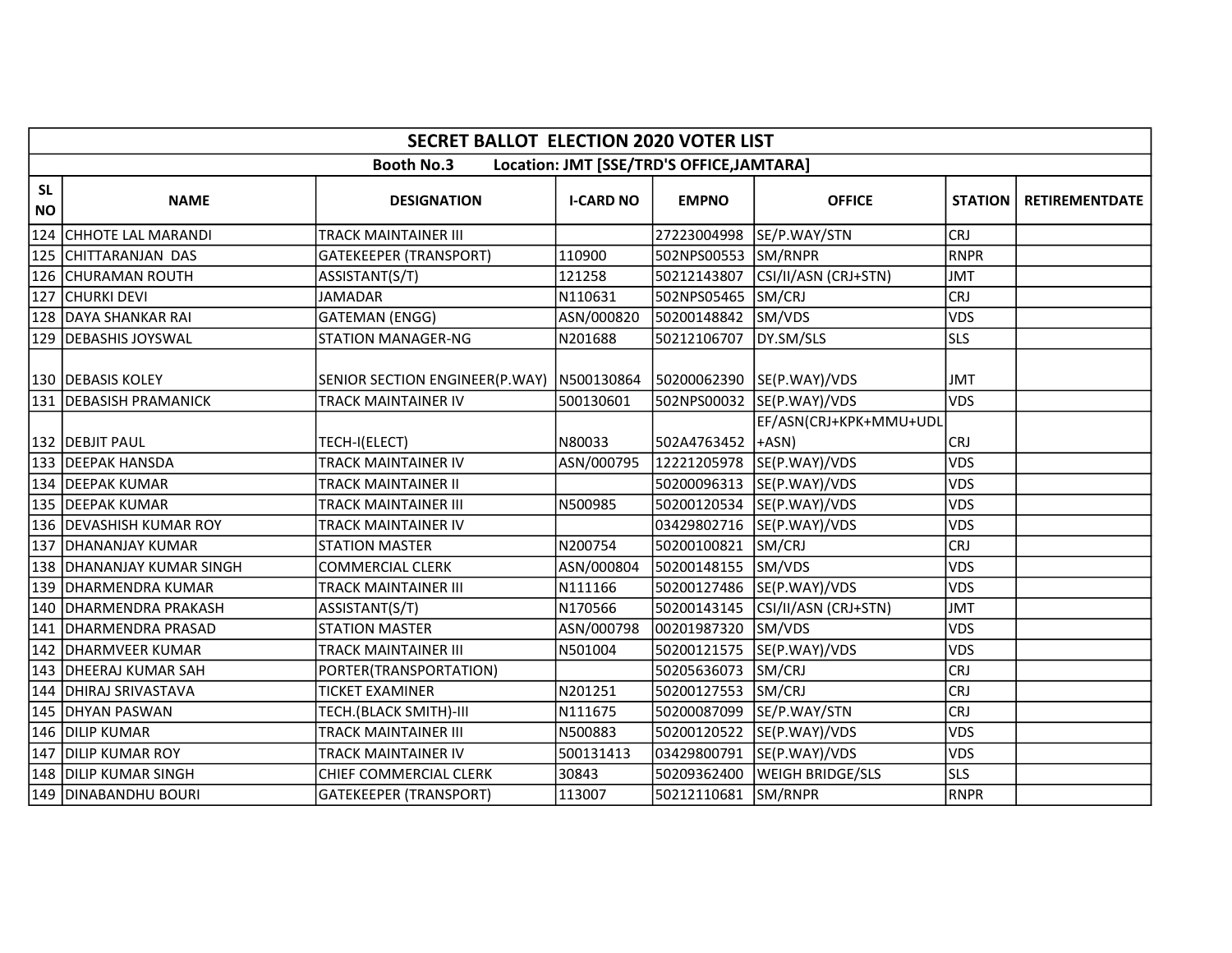|                        | <b>SECRET BALLOT ELECTION 2020 VOTER LIST</b>                  |                                    |                  |                    |                                 |                |                       |  |  |  |
|------------------------|----------------------------------------------------------------|------------------------------------|------------------|--------------------|---------------------------------|----------------|-----------------------|--|--|--|
|                        | <b>Booth No.3</b><br>Location: JMT [SSE/TRD'S OFFICE, JAMTARA] |                                    |                  |                    |                                 |                |                       |  |  |  |
| <b>SL</b><br><b>NO</b> | <b>NAME</b>                                                    | <b>DESIGNATION</b>                 | <b>I-CARD NO</b> | <b>EMPNO</b>       | <b>OFFICE</b>                   | <b>STATION</b> | <b>RETIREMENTDATE</b> |  |  |  |
|                        | 150 DINESH KUMAR MANDAL                                        | <b>TRACK MAINTAINER IV</b>         | 500130162        | 502NPS10927        | SE(P.WAY)/VDS                   | <b>VDS</b>     |                       |  |  |  |
|                        | 151   DINESH KUMAR MURMU                                       | <b>STATION MANAGER-NG</b>          |                  | 50221000512        | SM/RNPR                         | <b>RNPR</b>    |                       |  |  |  |
|                        | 152   DINESH KUMAR YADAV                                       | <b>PEON</b>                        |                  | 50200046711        | SE(P.WAY)/VDS                   | <b>VDS</b>     |                       |  |  |  |
|                        | 153 DIPAK KUMAR BALO                                           | <b>TRACK MAINTAINER IV</b>         | 500131025        | 03429800531        | SE(P.WAY)/VDS                   | <b>VDS</b>     |                       |  |  |  |
|                        | 154   DIPAK KUMAR MAJI                                         | <b>TRACK MAINTAINER IV</b>         | 500131381        | 03429801008        | SE/P.WAY/STN                    | <b>RNPR</b>    |                       |  |  |  |
|                        | 155   DIPAK KUMAR RAWANI                                       | <b>STATION MASTER</b>              |                  | 50200169377        | SM/JMT                          | <b>JMT</b>     |                       |  |  |  |
|                        | 156   DIPANKAR BISWAS                                          | <b>TRACK MAINTAINER IV</b>         | 500131024        | 03429800534        | SE(P.WAY)/VDS                   | <b>VDS</b>     |                       |  |  |  |
|                        | 157   DIYAN KUMAR MANDAL                                       | TRACK MAINTAINER II                | N111669          | 50200127942        | SE/P.WAY/STN                    | <b>CRJ</b>     |                       |  |  |  |
|                        | 158   DOYAL CHANDRA TUDU                                       | TECH.(TRD)-I                       | N70004           | 50200051720        | CTFO/TRD/(JMT+MDP+JSME          | <b>JMT</b>     |                       |  |  |  |
|                        | 159 DULARCHAND KUMAR                                           | <b>TRACK MAINTAINER III</b>        | N500130352       | 50200139907        | SE/P.WAY/STN                    | <b>CRJ</b>     |                       |  |  |  |
|                        | 160 FARID ANSARI                                               | <b>TRACK MAINTAINER IV</b>         |                  | 03429802406        | SE/P.WAY/STN                    | <b>CRJ</b>     |                       |  |  |  |
|                        | 161 GANGOO                                                     | TRACK MAINTAINER II                |                  | 50212040484        | SE/P.WAY/STN                    | <b>CRJ</b>     |                       |  |  |  |
| 162                    | <b>GAURAB KUMAR</b>                                            | STATION SUPDT.                     |                  | 42605D00100        | MNC BH                          | <b>MNC</b>     |                       |  |  |  |
| 163                    | <b>GAUTAM KUMAR</b>                                            | <b>TRACK MAINTAINER III</b>        | N111380          | 50200130760        | SE(P.WAY)/VDS                   | <b>VDS</b>     |                       |  |  |  |
|                        | 164 GAYETRI DEVI                                               | SAFAIWALA                          | N200724          | 50200099181        | SM/RNPR                         | <b>RNPR</b>    |                       |  |  |  |
|                        | 165 GHANSHYAM GUPTA                                            | PORTER(TRANSPORTATION)             |                  | 50205636085        | SM/CRJ                          | <b>CRJ</b>     |                       |  |  |  |
|                        | 166 GHANSHYAM PANDIT                                           | <b>TRACK MAINTAINER III</b>        | 500112440        | 50200146780        | SE(P.WAY)/VDS                   | <b>VDS</b>     |                       |  |  |  |
|                        | 167 GIRISH DAS                                                 | TECH.(SIGNAL MAINTAINER)-II        | <b>NA</b>        | 27621001685        | CSI/II/ASN (CRJ+STN)            | <b>CRJ</b>     |                       |  |  |  |
|                        | 168 GOBINDO MONDOL                                             | TRACK MAINTAINER IV                | 500131021        | 03429800535        | SE(P.WAY)/VDS                   | <b>VDS</b>     |                       |  |  |  |
|                        | 169 GOBRDHAN MURMU                                             | <b>TECHNICIAN III</b>              | 60756            | 50212143844        | EF/ASN(CRJ+KPK+MMU+UDL<br>+ASN) | CRJ            |                       |  |  |  |
|                        | 170 GOLDEN RAJ                                                 | TRACK MAINTAINER IV                |                  | 03429802722        | SE(P.WAY)/VDS                   | <b>VDS</b>     |                       |  |  |  |
|                        | 171 GOPAL SINGH                                                | <b>TRACK MAINTAINER IV</b>         |                  | 03429802457        | SE(P.WAY)/VDS                   | <b>VDS</b>     |                       |  |  |  |
|                        | 172 GORELAL                                                    | <b>TRACK MAINTAINER II</b>         | N500976          | 50200083501        | SE(P.WAY)/VDS                   | <b>VDS</b>     |                       |  |  |  |
|                        | 173 GOUTAM HANSDA                                              | CHIEF COML.<br>SUPERVISOR(BOOKING) | N30481           | 50212143923 SM/JMT |                                 | <b>JMT</b>     |                       |  |  |  |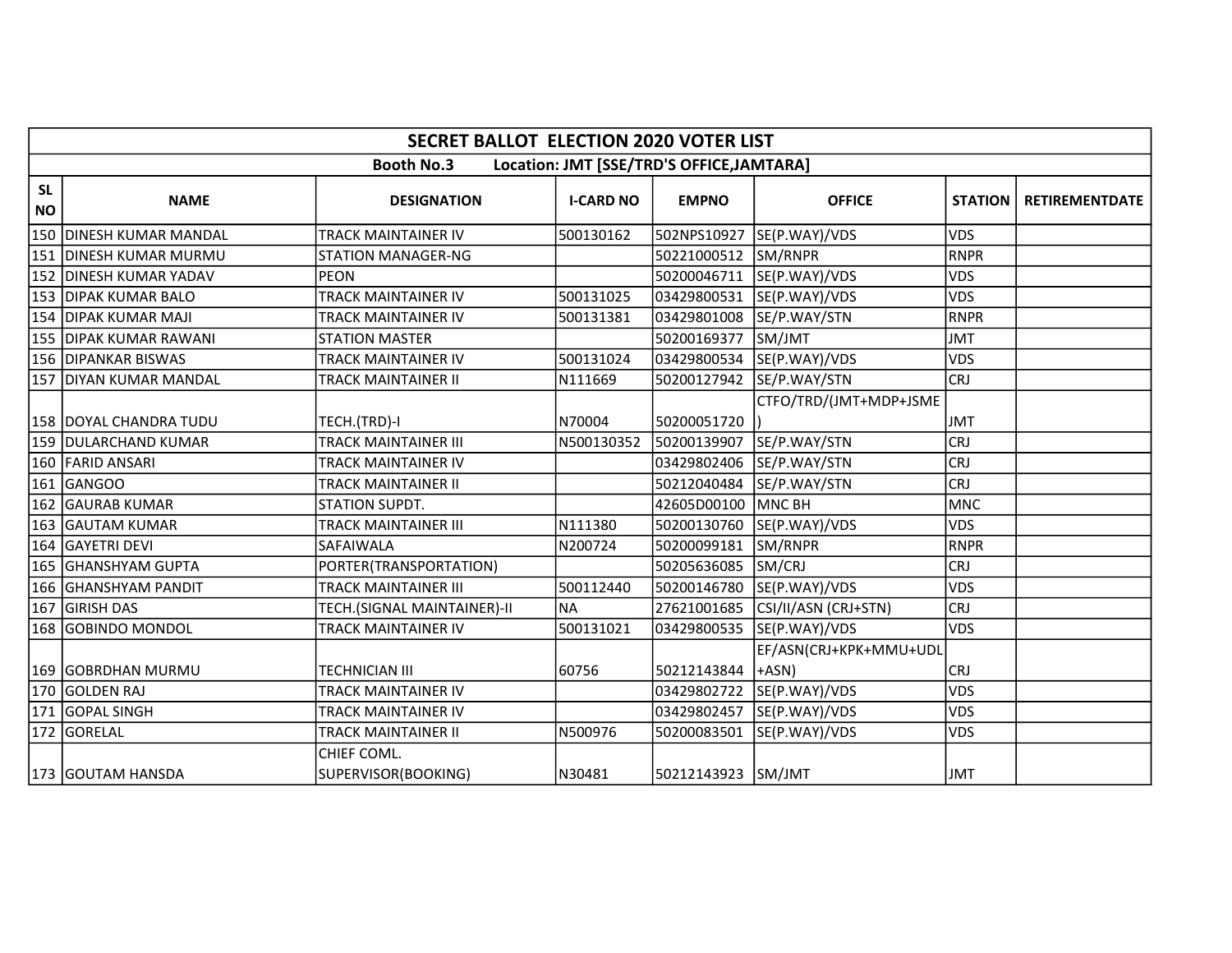|                        | <b>SECRET BALLOT ELECTION 2020 VOTER LIST</b>                  |                               |                  |              |                                    |                |                       |  |  |  |
|------------------------|----------------------------------------------------------------|-------------------------------|------------------|--------------|------------------------------------|----------------|-----------------------|--|--|--|
|                        | <b>Booth No.3</b><br>Location: JMT [SSE/TRD'S OFFICE, JAMTARA] |                               |                  |              |                                    |                |                       |  |  |  |
| <b>SL</b><br><b>NO</b> | <b>NAME</b>                                                    | <b>DESIGNATION</b>            | <b>I-CARD NO</b> | <b>EMPNO</b> | <b>OFFICE</b>                      | <b>STATION</b> | <b>RETIREMENTDATE</b> |  |  |  |
|                        |                                                                |                               |                  |              | EF/ASN(CRJ+KPK+MMU+UDL             |                |                       |  |  |  |
|                        | 174  GUJROO MONDAL                                             | <b>TECHNICIAN GR-I</b>        | 60703            | 50212122804  | +ASN)                              | <b>CRJ</b>     |                       |  |  |  |
|                        | 175 GULABCHAND KURMI                                           | <b>TRACK MAINTAINER II</b>    | N111161          | 50200084384  | SE(P.WAY)/VDS                      | <b>VDS</b>     |                       |  |  |  |
|                        | 176 GULZAR AHMED                                               | TRACK MAINTAINER I            | N500677          | 50200046668  | SE/P.WAY/STN                       | <b>SLS</b>     |                       |  |  |  |
| 177                    | <b>HAFIJA KHATUN</b>                                           | TRACK MAINTAINER IV           | 500131460        | 50229800866  | SE/P.WAY/STN                       | <b>SLS</b>     |                       |  |  |  |
|                        | 178 HAKIMA KHATUN                                              | TRACK MAINTAINER IV           | 500131459        | 50229800865  | SE/P.WAY/STN                       | <b>SLS</b>     |                       |  |  |  |
|                        | 179 HARADHAN TUDU                                              | TRACK MAINTAINER IV           |                  | 03529800653  | SE(P.WAY)/VDS                      | <b>VDS</b>     |                       |  |  |  |
|                        | 180 HARI LAL THAKUR                                            | <b>CHIEF COMMERCIAL CLERK</b> | 31199            | 50212079297  | SM/VDS                             | <b>VDS</b>     |                       |  |  |  |
| 181                    | <b>HARI BHAJAN ROY</b>                                         | <b>TRACK MAINTAINER III</b>   | N500130330       | 502NPS00196  | SE/P.WAY/STN                       | <b>RNPR</b>    |                       |  |  |  |
|                        | 182 HARI OM SINGH                                              | PORTER(TRANSPORTATION)        | N201650          | 50200110917  | SM/VDS                             | <b>VDS</b>     |                       |  |  |  |
|                        | 183 HEMANT HANSDA                                              | TECH.(T.W. DRIVER)-I(RUNNING) | ASN/001201       | 50212118928  | TW/DRVR/JSME+MDP+JMT               | <b>JMT</b>     |                       |  |  |  |
|                        | 184 HIMANSU DAS                                                | <b>TRACK MAINTAINER II</b>    | N501011          | 50200120315  | SE(P.WAY)/VDS                      | <b>VDS</b>     |                       |  |  |  |
|                        | 185  IMRAN ANSARI                                              | PORTER (COMMERCIAL)           | N202028          | 50200154933  | DY.SM/SLS                          | <b>SLS</b>     |                       |  |  |  |
|                        | 186  JAGARNATH MONDAL                                          | <b>TRACK MAINTAINER I</b>     | 72407            | 50210072184  | SE/P.WAY/STN                       | <b>CRJ</b>     |                       |  |  |  |
| 187                    | <b>JAKIR HUSSAIN</b>                                           | TRACK MAINTAINER I            | N111553          | 50200041853  | SE(P.WAY)/VDS                      | <b>VDS</b>     |                       |  |  |  |
|                        | 188 JAMUNA MANDAL                                              | TRACK MAINTAINER IV           | N111353          | 50200132160  | SE(P.WAY)/VDS                      | <b>VDS</b>     |                       |  |  |  |
|                        | 189 JANMEJAY KUMAR                                             | TRACK MAINTAINER III          | N500982          | 50200120479  | SE(P.WAY)/VDS                      | <b>VDS</b>     |                       |  |  |  |
|                        | 190 JANTA PRASAD                                               | <b>VALVE MAN</b>              | N40479           | 50200095540  | SE(WORKS)/STN                      | <b>CRJ</b>     |                       |  |  |  |
|                        | 191 JJEETENDRA KUMAR VERMA                                     | <b>STATION MANAGER-NG</b>     | N200886          | 50200101102  | SM/RNPR                            | <b>RNPR</b>    |                       |  |  |  |
|                        | 192 JHAGROO RAJAK                                              | <b>TRACK MAINTAINER III</b>   | 73197            | 50212033546  | SE(P.WAY)/VDS                      | <b>VDS</b>     |                       |  |  |  |
|                        | 193  JITENDRA KUMAR                                            | <b>SHUNT MAN</b>              |                  | 03429800441  | SM/JMT                             | <b>JMT</b>     |                       |  |  |  |
|                        | 194 IJITENDRA KUMAR DAS                                        | TRACK MAINTAINER III          | 500112598        | 50200142189  | SE(P.WAY)/VDS                      | <b>VDS</b>     |                       |  |  |  |
|                        | 195 JITENDRA KUMAR SHAW                                        | <b>TRACK MAINTAINER IV</b>    |                  | 03229802141  | SE/P.WAY/STN                       | <b>RNPR</b>    |                       |  |  |  |
|                        | l196 lJITU GUPTA                                               | <b>WEIGH BRIDGE PORTER</b>    |                  | 03429802454  | <b>WEIGH BRIDGE/SLS</b>            | <b>SLS</b>     |                       |  |  |  |
|                        | 197 JOGENDRA KUMAR MANDAL                                      | <b>TRACK MAINTAINER III</b>   | N111883          | 50200126032  | SE(P.WAY)/VDS                      | VDS            |                       |  |  |  |
|                        | 198 K. BHASKAR                                                 | Sr.TECH(FILTER OPERATOR)      | N80191           | 50210604509  | EF/ASN(CRJ+KPK+MMU+UDL<br>$+ASN$ ) | <b>CRJ</b>     |                       |  |  |  |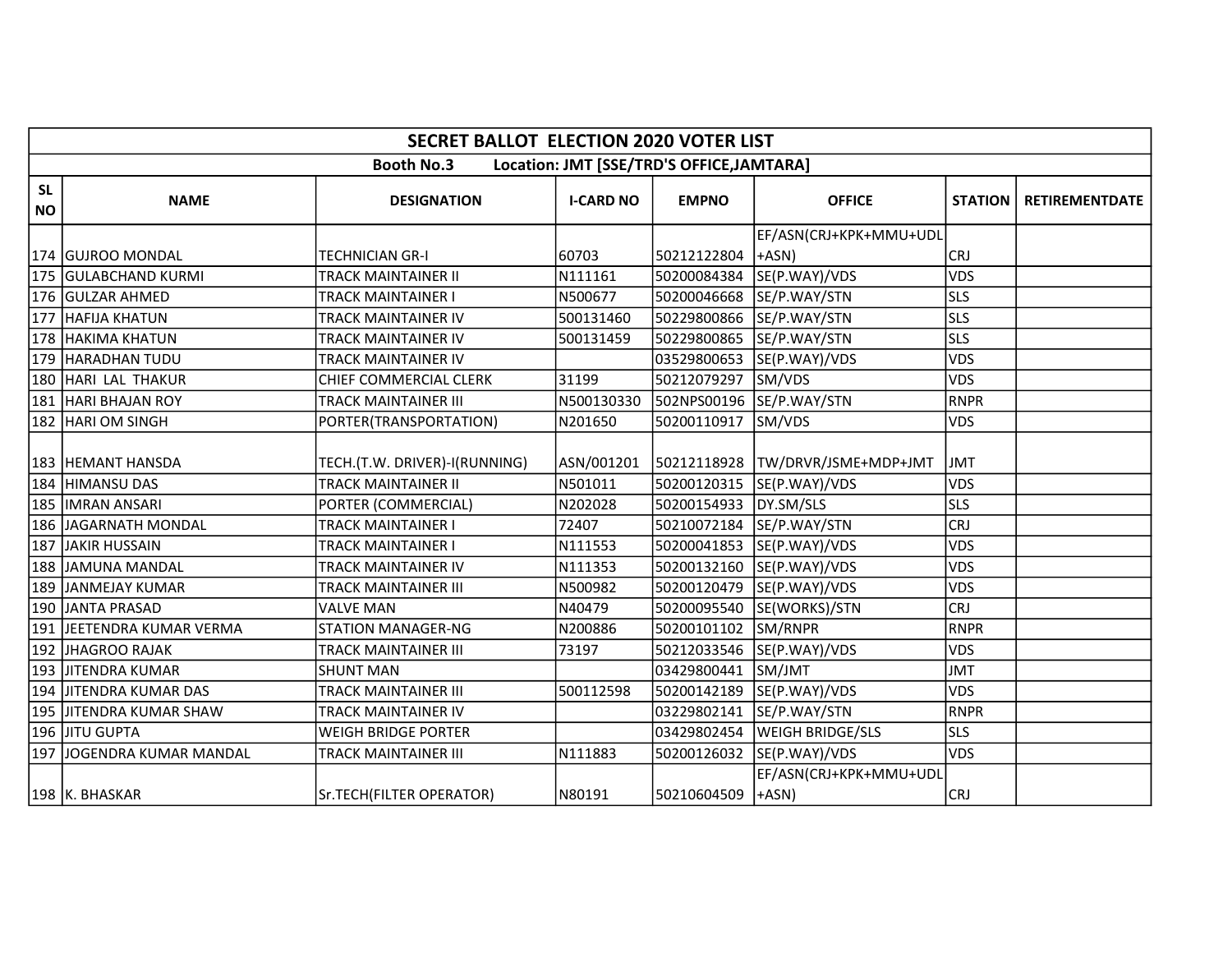|                        | <b>SECRET BALLOT ELECTION 2020 VOTER LIST</b> |                                       |                  |                                           |                                                |                          |                       |  |  |  |
|------------------------|-----------------------------------------------|---------------------------------------|------------------|-------------------------------------------|------------------------------------------------|--------------------------|-----------------------|--|--|--|
|                        |                                               | <b>Booth No.3</b>                     |                  | Location: JMT [SSE/TRD'S OFFICE, JAMTARA] |                                                |                          |                       |  |  |  |
| <b>SL</b><br><b>NO</b> | <b>NAME</b>                                   | <b>DESIGNATION</b>                    | <b>I-CARD NO</b> | <b>EMPNO</b>                              | <b>OFFICE</b>                                  | <b>STATION</b>           | <b>RETIREMENTDATE</b> |  |  |  |
|                        | 199 KAILESWAR MONDAL                          | TECH.(BLACK SMITH)-I                  |                  | 50212046310                               | SE(P.WAY)/VDS                                  | <b>VDS</b>               |                       |  |  |  |
|                        | 200 KALYAN MAJUMDER                           | <b>DY.STATION MANAGER</b>             | 112584           | 50207630359                               | DY.SM/SLS                                      | <b>SLS</b>               |                       |  |  |  |
|                        | 201   KAMDEO MAHATO                           | TECH.(SIGNAL MAINTAINER)-II           | N170327          | 50212126159                               | CSI(II)/ASN<br>(JMT+MDP+JSME)                  | <b>JRW</b>               |                       |  |  |  |
|                        | 202 KAMDEO NAPIT                              | <b>GATEMAN (ENGG)</b>                 | N200450          | 50200063447                               | SM/VDS                                         | VDS                      |                       |  |  |  |
|                        | 203   KAMDEO RAWANI<br>204 KAMDEW HEMBROM     | ASSISTANT(S/T)<br>TRACK MAINTAINER IV | N170034          | 50200033893<br>03529800629                | CSI(II)/ASN<br>(JMT+MDP+JSME)<br>SE(P.WAY)/VDS | <b>JRW</b><br><b>VDS</b> |                       |  |  |  |
|                        | 205 KANCHAN HEMBROM                           | <b>WEIGH BRIDGE ATTENDANT</b>         | N30741           | 502NPS07190                               | <b>WEIGH BRIDGE/JMT</b>                        | <b>JMT</b>               |                       |  |  |  |
|                        | 206 KANHYA RAWANI                             | <b>TRACK MAINTAINER IV</b>            |                  | 18329802061                               | SE/P.WAY/STN                                   | <b>CRJ</b>               |                       |  |  |  |
|                        | 207 KANTU PRASAD MAHATO                       | ASSISTANT(S/T)                        |                  | 50212127966                               | CSI/II/ASN (CRJ+STN)                           | <b>SLS</b>               |                       |  |  |  |
|                        | 208   KARUNAMOY CHATTERJEE                    | PORTER(TRANSPORTATION)                |                  | 50205676885                               | DY.SM/SLS                                      | <b>SLS</b>               |                       |  |  |  |
|                        | 209 KAUSALAYA DEVI                            | <b>HELPER</b>                         | N111881          | 50212100754                               | SE(P.WAY)/VDS                                  | <b>VDS</b>               |                       |  |  |  |
|                        | 210 KAUSHIK KAMAL NIRALA                      | <b>TRACK MAINTAINER III</b>           | N500112129       | 50200140016                               | SE/P.WAY/STN                                   | <b>CRJ</b>               |                       |  |  |  |
|                        | 211 KAZI MOHIBUL ISLAM                        | TRACK MAINTAINER IV                   |                  | 50229801049                               | SE(P.WAY)/VDS                                  | <b>VDS</b>               |                       |  |  |  |
|                        | 212 KEDAR PASWAN                              | TRACK MAINTAINER I                    | N111676          | 50200087063                               | SE/P.WAY/STN                                   | <b>CRJ</b>               |                       |  |  |  |
|                        | 213 KETU GORAI                                | <b>SHUNT MAN</b>                      | N200723          | 50208362968                               | SM/JMT                                         | <b>JMT</b>               |                       |  |  |  |
|                        | 214 KINKOM RAM                                | <b>SHUNT MAN</b>                      | N201235          | 50212127589                               | SM/JMT                                         | <b>JMT</b>               |                       |  |  |  |
|                        | 215 KISUN MONDAL                              | <b>TECHNICIAN III</b>                 | 50269            | 50212089102                               | CTFO/TRD/(JMT+MDP+JSME                         | <b>JMT</b>               |                       |  |  |  |
|                        | 216 KOKIL MANDAL                              | TECH.(TRD)-III                        | N70204           | 50212113384                               | CTFO/TRD/(JMT+MDP+JSME                         | <b>JMT</b>               |                       |  |  |  |
|                        | 217 KOKIL MONDAL                              | <b>Sr.CABIN MASTER</b>                | N200296          | 50212102659                               | SM/KEE BH                                      | <b>KEE</b>               |                       |  |  |  |
|                        | 218 KRISHNA RAM                               | <b>TECHNICIAN III</b>                 | 50488            | 50212047582                               | CTFO/TRD/(JMT+MDP+JSME                         | <b>JMT</b>               |                       |  |  |  |
|                        | 219 KULDEEP RUNDLA                            | TRACK MAINTAINER IV                   |                  | 03429802536                               | SE/P.WAY/STN                                   | <b>RNPR</b>              |                       |  |  |  |
|                        | 220 KUMARI PUSHPA RANI                        | TRACK MAINTAINER IV                   | 500130435        |                                           | 502NPS00038 SE(P.WAY)/VDS                      | <b>VDS</b>               |                       |  |  |  |
|                        | 221 KUNAL KUMAR                               | TRACK MAINTAINER IV                   | N500130267       |                                           | 502NPS07370 SE(P.WAY)/VDS                      | VDS                      |                       |  |  |  |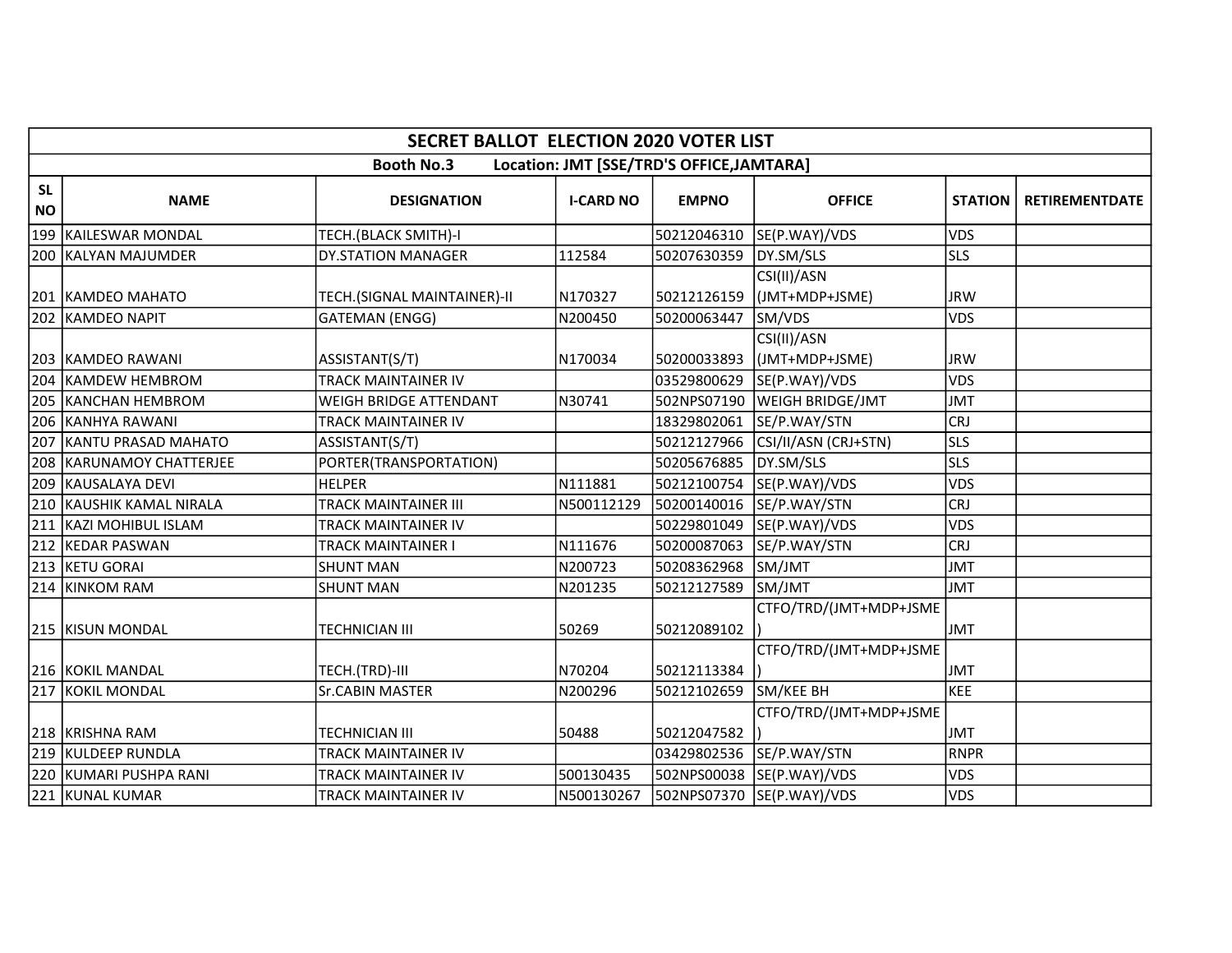|                        | <b>SECRET BALLOT ELECTION 2020 VOTER LIST</b> |                               |                  |                                           |                                          |                |                       |  |  |  |
|------------------------|-----------------------------------------------|-------------------------------|------------------|-------------------------------------------|------------------------------------------|----------------|-----------------------|--|--|--|
|                        |                                               | <b>Booth No.3</b>             |                  | Location: JMT [SSE/TRD'S OFFICE, JAMTARA] |                                          |                |                       |  |  |  |
| <b>SL</b><br><b>NO</b> | <b>NAME</b>                                   | <b>DESIGNATION</b>            | <b>I-CARD NO</b> | <b>EMPNO</b>                              | <b>OFFICE</b>                            | <b>STATION</b> | <b>RETIREMENTDATE</b> |  |  |  |
| 222                    | KUNDAN DAS                                    | POINTSMAN(OPT)                | ASN/002525       | 27315409934                               | <b>JRE BH</b>                            | <b>JRW</b>     |                       |  |  |  |
|                        | 223 KUNDAN KUMAR                              | <b>TRACK MAINTAINER IV</b>    |                  | 03429802729                               | SE/P.WAY/STN                             | <b>RNPR</b>    |                       |  |  |  |
|                        | 224 KUNDAN KUMAR CHOUDHARY                    | <b>SHUNT MAN</b>              | 111090           | 03429800438                               | DY.SM/SLS                                | <b>SLS</b>     |                       |  |  |  |
| 225                    | KUNDAN KUMAR DAS                              | PORTER(TRANSPORTATION)        | T00076           | 27629800001                               | SM/VDS                                   | <b>VDS</b>     |                       |  |  |  |
| 226                    | LAKHESHWAR MURMU                              | <b>STATION MASTER</b>         | ASN/002851       | 50212136440                               | <b>JRE BH</b>                            | <b>JRW</b>     |                       |  |  |  |
| 227                    | LAKHO RABIDAS                                 | <b>TRACK MAINTAINER I</b>     | 73228            | 50212032943                               | SE(P.WAY)/VDS                            | VDS            |                       |  |  |  |
|                        | 228 LAL MOHAMMAD ANSARI                       | TRACK MAINTAINER IV           | 500112098        | 50200133700                               | SE(P.WAY)/VDS                            | VDS            |                       |  |  |  |
|                        | 229 LALJI MAHATO                              | TRACK MAINTAINER II           | N500674          | 50212038908                               | SE(P.WAY)/VDS                            | <b>VDS</b>     |                       |  |  |  |
|                        | 230 LALMOHAR YADAV                            | TRACK MAINTAINER I            | N501013          | 50200083434                               | SE(P.WAY)/VDS                            | <b>VDS</b>     |                       |  |  |  |
|                        | 231 LAMBODAR MARNDI                           | <b>STATION MANAGER-NG</b>     | N201065          | 50212144034                               | SM/CRJ                                   | <b>CRJ</b>     |                       |  |  |  |
|                        | 232 LATIF ANSARI                              | TRACK MAINTAINER IV           | 500112416        | 50200144228                               | SE(P.WAY)/VDS                            | <b>VDS</b>     |                       |  |  |  |
|                        | 233 LAXMAN KUMAR                              | PORTER(TRANSPORTATION)        |                  | 33229800952                               | <b>JRE BH</b>                            | <b>JRW</b>     |                       |  |  |  |
|                        | 234 LOKENDRA MURMU                            | <b>TECHNICIAN III</b>         | 60610            | 50212141045                               | EF/ASN(CRJ+KPK+MMU+UDL<br>$ +ASN\rangle$ | <b>JMT</b>     |                       |  |  |  |
|                        | 235 M D NASIR AHMAD                           | <b>TRACK MAINTAINER IV</b>    | ASN/000792       | 50413020080                               | SE(P.WAY)/VDS                            | VDS            |                       |  |  |  |
|                        | 236   MADAN RAM                               | SAFAIWALA                     | N200902          | 50200097500                               | SM/CRJ                                   | <b>CRJ</b>     |                       |  |  |  |
|                        | 237   MADHAI MANDAL                           | ASSISTANT(S/T)                | S-00031          | 03429801512                               | CSI(II)/ASN<br>(JMT+MDP+JSME)            | <b>MNC</b>     |                       |  |  |  |
|                        | 238 MADHO SINGH                               | TRACK MAINTAINER IV           |                  | 03429800272                               | SE/P.WAY/STN                             | <b>CRJ</b>     |                       |  |  |  |
|                        | 239  MADHUSUDAN PANDIT                        | <b>TECHNICIAN GR-II</b>       | N70065           | 50212140284                               | CTFO/TRD/(JMT+MDP+JSME                   | <b>JMT</b>     |                       |  |  |  |
|                        | 240   MAHADEO MAHATO                          | <b>HELPER</b>                 | N70256           | 502NPS06494                               | CTFO/TRD/(JMT+MDP+JSME                   | <b>JMT</b>     |                       |  |  |  |
|                        | 241 MAHADEO MAHATO                            | <b>TRACK MAINTAINER III</b>   | N500130351       | 50200133516                               | SE/P.WAY/STN                             | <b>CRJ</b>     |                       |  |  |  |
|                        | 242   MAHADEV MANJHI                          | TRACK MAINTAINER IV           | ASN/002796       | 03429801738                               | SE/P.WAY/STN                             | <b>CRJ</b>     |                       |  |  |  |
|                        | 243   MAHENDRA MAHATO                         | TRACK MAINTAINER II           | N111884          |                                           | 50200083471 SE(P.WAY)/VDS                | VDS            |                       |  |  |  |
|                        | 244   MAHENDRA MANDAL                         | TRACK MAINTAINER I            | N40392           | 50200032657                               | SE(P.WAY)/VDS                            | <b>VDS</b>     |                       |  |  |  |
|                        | 245 MAHESH DUSAD                              | <b>GATEKEEPER (TRANSPORT)</b> | N200462          | 50200056359                               | SM/RNPR                                  | <b>RNPR</b>    |                       |  |  |  |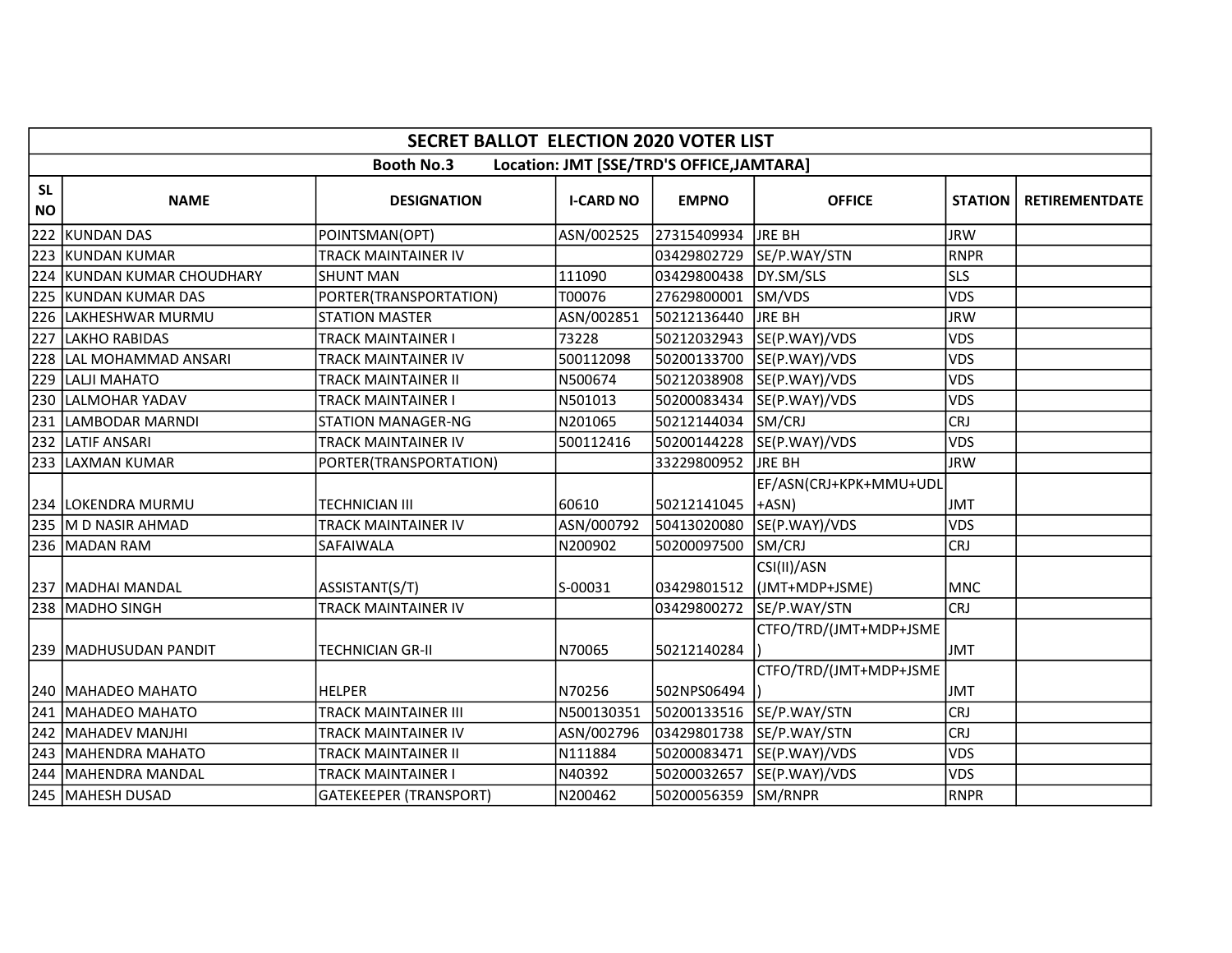|                        | <b>SECRET BALLOT ELECTION 2020 VOTER LIST</b> |                              |                  |                                           |                               |                |                       |  |  |  |
|------------------------|-----------------------------------------------|------------------------------|------------------|-------------------------------------------|-------------------------------|----------------|-----------------------|--|--|--|
|                        |                                               | <b>Booth No.3</b>            |                  | Location: JMT [SSE/TRD'S OFFICE, JAMTARA] |                               |                |                       |  |  |  |
| <b>SL</b><br><b>NO</b> | <b>NAME</b>                                   | <b>DESIGNATION</b>           | <b>I-CARD NO</b> | <b>EMPNO</b>                              | <b>OFFICE</b>                 | <b>STATION</b> | <b>RETIREMENTDATE</b> |  |  |  |
| 246                    | MAHESH KUMAR RAWAT                            | CHIEF COMMERCIAL CLERK       | N30649           | 50209377438                               | <b>WEIGH BRIDGE/JMT</b>       | <b>JMT</b>     |                       |  |  |  |
| 247                    | MAHESHWAR MARANDI                             | TRACK MAINTAINER IV          | ASN/000793       | 03529800654                               | SE(P.WAY)/VDS                 | VDS            |                       |  |  |  |
|                        | 248 MAMIL KUMAR                               | TRACK MAINTAINER IV          |                  | 03429802717                               | SE(P.WAY)/VDS                 | VDS            |                       |  |  |  |
| 249                    | <b>IMANGRU SOREN</b>                          | TECH.(SIGNAL MAINTAINER)-III | 120917           | 50211108757                               | CSI/II/ASN (CRJ+STN)          | <b>CRJ</b>     |                       |  |  |  |
|                        | 250  MANIRUDDIN                               | TRACK MAINTAINER I           | 72832            | 50212139786                               | SE(P.WAY)/VDS                 | <b>VDS</b>     |                       |  |  |  |
| 251                    | <b>MANJEET KUMAR</b>                          | <b>STATION MASTER</b>        |                  | 03429802502                               | DY.SM/SLS                     | <b>SLS</b>     |                       |  |  |  |
|                        | 252 MANOJ KUMAR                               | CHIEF COMMERCIAL CLERK       | N30256           | 50212143960                               | SM/JMT                        | <b>JMT</b>     |                       |  |  |  |
|                        | 253 MANOJ KUMAR                               | <b>TRACK MAINTAINER III</b>  | N111882          | 50200121538                               | SE(P.WAY)/VDS                 | VDS            |                       |  |  |  |
| 254                    | MANOJ KUMAR MANDAL                            | <b>TRACK MAINTAINER IV</b>   | N111362          | 50200133280                               | SE(P.WAY)/VDS                 | VDS            |                       |  |  |  |
|                        | 255   MANOJ MANDAL                            | <b>TRACK MAINTAINER IV</b>   | N50012879        | 50200157170                               | SE(P.WAY)/VDS                 | <b>VDS</b>     |                       |  |  |  |
|                        | 256   MANORATH HEMBRAM                        | Sr.COMMERCIAL CLERK          | N30615           | 50200127875                               | SM/VDS                        | <b>VDS</b>     |                       |  |  |  |
| 257                    | <b>IMANSA RAM HEMBRAM</b>                     | TRACK MAINTAINER IV          | 500131467        | 03429801085                               | SE/P.WAY/STN                  | <b>CRJ</b>     |                       |  |  |  |
|                        | 258   MANTU RAM DAS                           | TECH.(TELECOM MAINTAINER)-I  | 120939           | 50212115071                               | CTCI/STN+BRR                  | <b>JMT</b>     |                       |  |  |  |
|                        | 259   MARWARI REWANI                          | TRACK MAINTAINER IV          | 73156            | 50212075164                               | SE(P.WAY)/VDS                 | VDS            |                       |  |  |  |
|                        | 260   MD ABUL ANSARI                          | PORTER (COMMERCIAL)          | N201743          | 50200133723                               | SM/KEE BH                     | <b>KEE</b>     |                       |  |  |  |
| 261                    | <b>IMD AFZAL KHAN</b>                         | TRACK MAINTAINER IV          | E000239          | 03429801522                               | SE/P.WAY/STN                  | <b>RNPR</b>    |                       |  |  |  |
|                        | 262 MD ANJUM HUSSAIN                          | <b>TRACK MAINTAINER III</b>  |                  | 27621003813                               | SE/P.WAY/STN                  | <b>SLS</b>     |                       |  |  |  |
|                        | 263   MD ANWAR ANSARI                         | TRACK MAINTAINER III         | N500130287       |                                           | 50200143352 SE(P.WAY)/VDS     | <b>VDS</b>     |                       |  |  |  |
|                        | 264   MD FIRDOS ANSARI                        | TRACK MAINTAINER IV          |                  | 03429802707                               | SE/P.WAY/STN                  | <b>CRJ</b>     |                       |  |  |  |
|                        | 265 MD IQBAL ANSARI                           | TRACK MAINTAINER III         |                  | 50200126810                               | SE(P.WAY)/VDS                 | <b>VDS</b>     |                       |  |  |  |
|                        | 266 MD IRFAN ALI                              | TRACK MAINTAINER IV          |                  | 03429802032                               | SE/P.WAY/STN                  | <b>SLS</b>     |                       |  |  |  |
|                        | 267 MD IRFAN ANSARI                           | <b>STATION MASTER</b>        |                  | 50200407009                               | DY.SM/SLS                     | <b>SLS</b>     |                       |  |  |  |
|                        | 268 MD JAMRUDDIN ANSARI                       | TRACK MAINTAINER IV          |                  | 50200147679                               | SE(P.WAY)/VDS                 | <b>VDS</b>     |                       |  |  |  |
|                        | 269 MD KALAM MASHAHADI                        | ASSISTANT(S/T)               | ASN/000789       | 50200157272                               | CSI(II)/ASN<br>(JMT+MDP+JSME) | <b>JRW</b>     |                       |  |  |  |
|                        | 270 MD MOIZ ANSARI                            | TRACK MAINTAINER IV          | E00290           | 03429801549                               | SE(P.WAY)/VDS                 | VDS            |                       |  |  |  |
|                        | 271 MD MULTAN                                 | TRACK MAINTAINER I           | N40062           | 50200032414                               | SE(P.WAY)/VDS                 | <b>VDS</b>     |                       |  |  |  |
|                        | 272 MD NASIMUDDIN ANSARI                      | <b>TRACK MAINTAINER II</b>   | N500665          | 50200124485                               | SE/P.WAY/STN                  | <b>CRJ</b>     |                       |  |  |  |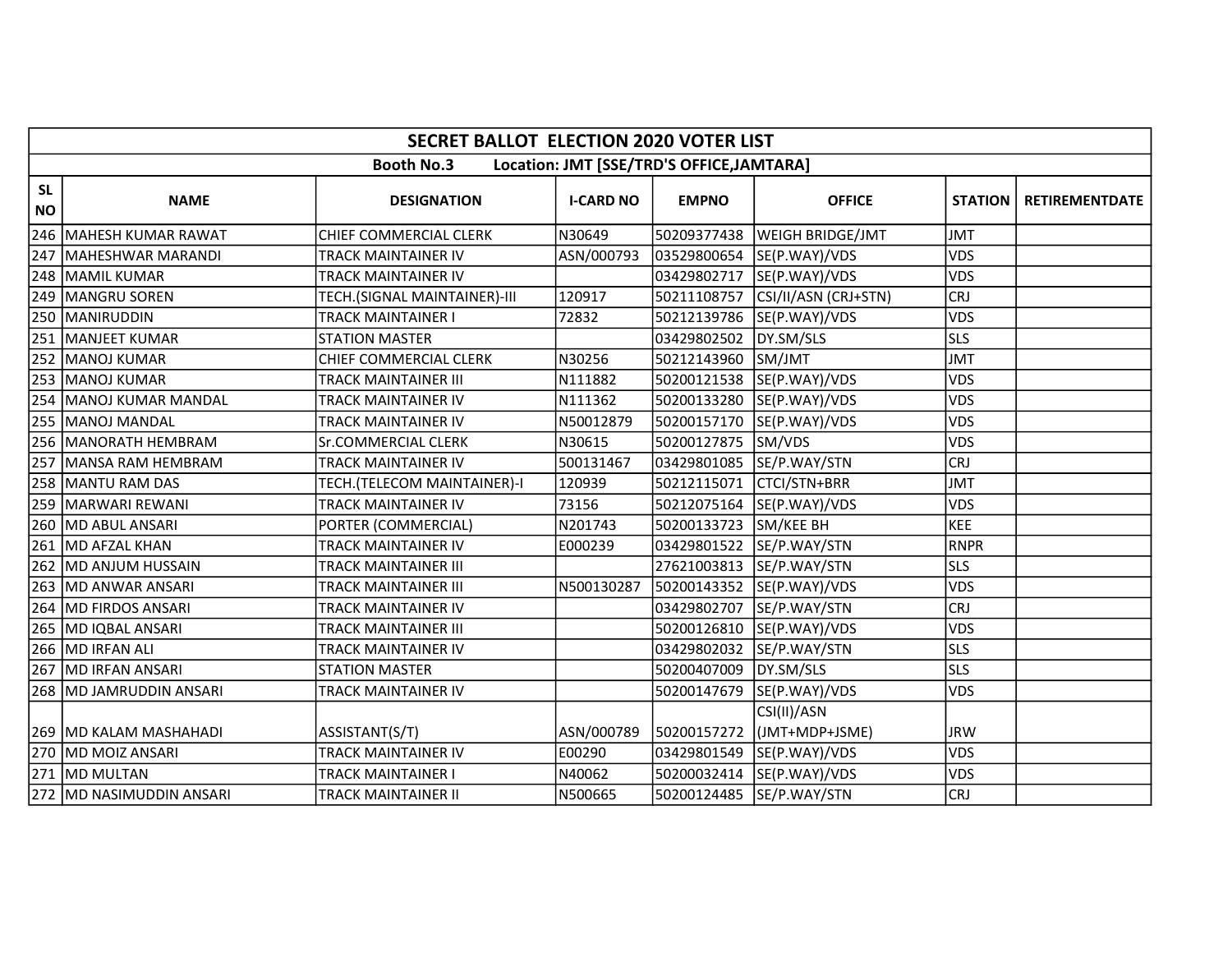|                        | <b>SECRET BALLOT ELECTION 2020 VOTER LIST</b>                  |                                |                  |              |                        |                |                       |  |  |  |
|------------------------|----------------------------------------------------------------|--------------------------------|------------------|--------------|------------------------|----------------|-----------------------|--|--|--|
|                        | <b>Booth No.3</b><br>Location: JMT [SSE/TRD'S OFFICE, JAMTARA] |                                |                  |              |                        |                |                       |  |  |  |
| <b>SL</b><br><b>NO</b> | <b>NAME</b>                                                    | <b>DESIGNATION</b>             | <b>I-CARD NO</b> | <b>EMPNO</b> | <b>OFFICE</b>          | <b>STATION</b> | <b>RETIREMENTDATE</b> |  |  |  |
|                        | 273 MD RIZWAN KHAN                                             | TRACK MAINTAINER IV            | 500130953        | 03429800307  | SE/P.WAY/STN           | <b>RNPR</b>    |                       |  |  |  |
|                        | 274 MD SHAMESHER ALAM                                          | <b>CABIN MASTER</b>            | N200052          | 50200060252  | SM/KEE BH              | <b>KEE</b>     |                       |  |  |  |
|                        | 275 MD SOHRAB ANSARI                                           | <b>TRACK MAINTAINER III</b>    | N500130286       | 50200143340  | SE(P.WAY)/VDS          | <b>VDS</b>     |                       |  |  |  |
|                        | 276 MD TAIYAB ALI                                              | <b>GATEKEEPER (TRANSPORT)</b>  | N201277          | 50200126974  | SM/CRJ                 | <b>CRJ</b>     |                       |  |  |  |
| 277                    | MD. SAQLAIN HAIDER                                             | TRACK MAINTAINER IV            | N500130924       | 12303529642  | SE(P.WAY)/VDS          | <b>JRW</b>     |                       |  |  |  |
|                        | 278   MEGHNATH MANDAL                                          | <b>TRACK MAINTAINER III</b>    | N111164          | 50200125994  | SE(P.WAY)/VDS          | VDS            |                       |  |  |  |
|                        | 279 MINAJ KHATOON                                              | TRACK MAINTAINER III           | 500130982        | 27223004745  | SE/P.WAY/STN           | <b>SLS</b>     |                       |  |  |  |
| 280                    | MITHILESH KUMAR BHARTI                                         | <b>ASST. STATION MASTER</b>    | ASN/001205       | 50826200002  | SM/KEE BH              | <b>KEE</b>     |                       |  |  |  |
|                        | 281 MITHILESH PRASAD SINGH                                     | <b>STATION MANAGER-NG</b>      | 111803           | 50212119593  | SM/VDS                 | <b>VDS</b>     |                       |  |  |  |
|                        | 282 MITHUN KUMAR DAS                                           | <b>TRACK MAINTAINER III</b>    |                  | 27223004793  | SE(P.WAY)/VDS          | VDS            |                       |  |  |  |
|                        | 283   MOHAMMAD ASIF ALI                                        | TRACK MAINTAINER III           | 500112603        | 50200140510  | SE(P.WAY)/VDS          | <b>VDS</b>     |                       |  |  |  |
|                        | 284 MONU SHARMA                                                | <b>TRACKMAN</b>                | ASN/002797       | 03429800630  | SE/P.WAY/STN           | <b>CRJ</b>     |                       |  |  |  |
|                        | 285   MOSO MARANDI                                             | TECH.(TRD)-III                 | N70059           | 50200035129  | CTFO/TRD/(JMT+MDP+JSME | <b>JMT</b>     |                       |  |  |  |
| 286                    | MRINAL KANTI GHOSH                                             | <b>TRACK MAINTAINER III</b>    | 500112602        | 50200143261  | SE(P.WAY)/VDS          | VDS            |                       |  |  |  |
| 287                    | <b>IMRITUNJOY BHADURI</b>                                      | TRACK MAINTAINER II            | 73186            | 50212138009  | SE(P.WAY)/VDS          | <b>VDS</b>     |                       |  |  |  |
|                        | 288 MRITYUNJAY KUMAR DWIWEDI                                   | <b>TRACK MAINTAINER III</b>    | E00371           | 50200140545  | SE(P.WAY)/VDS          | <b>VDS</b>     |                       |  |  |  |
|                        | 289 MUJAFFAR ANSARI                                            | <b>TRAINEE</b>                 | N500112388       | 50200133693  | SE/P.WAY/STN           | <b>RNPR</b>    |                       |  |  |  |
|                        | 290 MUKESH KUMAR                                               | <b>TRACK MAINTAINER III</b>    | N500112134       | 50200141148  | SE/P.WAY/STN           | <b>CRJ</b>     |                       |  |  |  |
|                        | 291 MUKESH KUMAR                                               | <b>SHUNT MAN</b>               |                  | 03429801588  | SM/CRJ                 | <b>CRJ</b>     |                       |  |  |  |
|                        | 292   MUKESH KUMAR YADAV                                       | TRACK MAINTAINER IV            | N500130887       | 50229800563  | SE/P.WAY/STN           | <b>CRJ</b>     |                       |  |  |  |
|                        | 293   MUKUL CHANDRA MONDAL                                     | SENIOR SECTION ENGINEER(P.WAY) | N500130354       | 50212099429  | SE(P.WAY/STN           | <b>CRJ</b>     |                       |  |  |  |
|                        | 294 MUNI LAL MANDAL                                            | <b>GATEMAN (ENGG)</b>          |                  | 50200148040  | SM/JMT                 | <b>JMT</b>     |                       |  |  |  |
|                        | 295   MURARI KUMAR                                             | <b>TRACK MAINTAINER III</b>    | N500112389       | 50200150381  | SE/P.WAY/STN           | <b>CRJ</b>     |                       |  |  |  |
|                        | 296 MURARI YADAV                                               | ASSISTANT(S/T)                 | 120901           | 50212111685  | CSI/II/ASN (CRJ+STN)   | <b>RNPR</b>    |                       |  |  |  |
|                        | 297 MUSAHEB                                                    | TRACK MAINTAINER II            | 72392            | 50212042687  | SE/P.WAY/STN           | <b>CRJ</b>     |                       |  |  |  |
|                        | 298 NAGDI                                                      | <b>TRACK MAINTAINER II</b>     | 72431            | 50212042730  | SE/P.WAY/STN           | <b>RNPR</b>    |                       |  |  |  |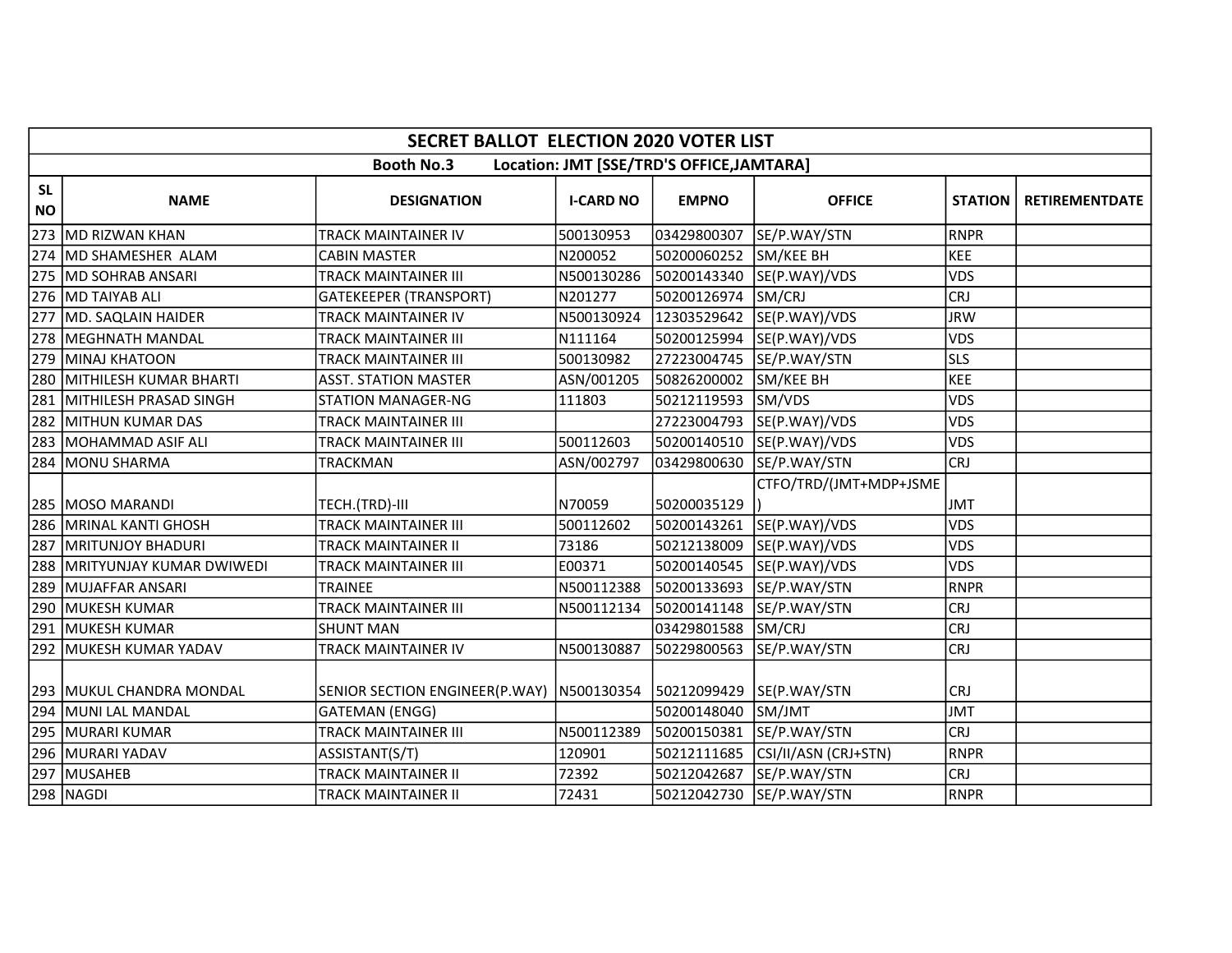|                        | <b>SECRET BALLOT ELECTION 2020 VOTER LIST</b> |                                |                  |                                           |                               |                |                       |  |  |
|------------------------|-----------------------------------------------|--------------------------------|------------------|-------------------------------------------|-------------------------------|----------------|-----------------------|--|--|
|                        |                                               | <b>Booth No.3</b>              |                  | Location: JMT [SSE/TRD'S OFFICE, JAMTARA] |                               |                |                       |  |  |
| <b>SL</b><br><b>NO</b> | <b>NAME</b>                                   | <b>DESIGNATION</b>             | <b>I-CARD NO</b> | <b>EMPNO</b>                              | <b>OFFICE</b>                 | <b>STATION</b> | <b>RETIREMENTDATE</b> |  |  |
|                        | 299   NARENDRA KUMAR                          | <b>HELPER</b>                  | 70332            | 03429800993                               | CTFO/TRD/(JMT+MDP+JSME        | <b>JMT</b>     |                       |  |  |
|                        | 300 NARESH SHAW                               | <b>GATEKEEPER (TRANSPORT)</b>  |                  | 50205639426                               | DY.SM/SLS                     | <b>SLS</b>     |                       |  |  |
|                        | 301 NARESH PASWAN                             | <b>JR. WAITING ROOM BEARER</b> | N501026          | 50200084116                               | SM/CRJ                        | <b>CRJ</b>     |                       |  |  |
|                        | 302   NARESH PRASAD YADAV                     | JUNIOR ENGINEER(P.WAY)         | N111886          | 50200019008                               | SE(P.WAY)/VDS                 | <b>VDS</b>     |                       |  |  |
|                        |                                               | SUPERVISOR (ENQUIRY /          |                  |                                           |                               |                |                       |  |  |
|                        | 303   NATHANIEL TUDU                          | RESERVATION)                   | N30451           | 50212113360                               | SM/JMT                        | <b>JMT</b>     |                       |  |  |
|                        | 304 NAVDEEP KISKU                             | PORTER(TRANSPORTATION)         | N201761          | 50200118357                               | SM/JMT                        | <b>JMT</b>     |                       |  |  |
|                        | 305   NEERAJ KUMAR DWIVEDI                    | <b>STATION MASTER</b>          |                  | 03429801477                               | DY.SM/SLS                     | <b>SLS</b>     |                       |  |  |
|                        | 306 NIRMAL BESRA                              | <b>STATION MANAGER-NG</b>      | N201797          | 50212137078                               | SM/JMT                        | <b>JMT</b>     |                       |  |  |
|                        | 307 NIRMAL TUDU                               | <b>TRACK MAINTAINER IV</b>     | E000147          | 03429801747                               | SE(P.WAY)/VDS                 | <b>VDS</b>     |                       |  |  |
|                        | 308 NIRMAL TUDU                               | <b>SHUNT MAN</b>               | N200443          | 50200069991                               | DY.SM/SLS                     | <b>SLS</b>     |                       |  |  |
|                        | 309 NITAY DAS                                 | <b>TRACK MAINTAINER IV</b>     |                  | 50412025069                               | SE(P.WAY)/VDS                 | <b>VDS</b>     |                       |  |  |
|                        | 310 NITESH KUMAR RAM                          | TRACK MAINTAINER IV            | 500131458        | 03429800144                               | SE/P.WAY/STN                  | <b>RNPR</b>    |                       |  |  |
|                        | 311   NITYA LAL KHASKEL                       | TRACK MAINTAINER III           | N500130329       | 502NPS00189                               | SE/P.WAY/STN                  | <b>CRJ</b>     |                       |  |  |
|                        | 312 NUTAN KUMAR BHARAT                        | Sr.COMMERCIAL CLERK(BOOKING)   | N30576           | 50200097184                               | SM/JMT                        | <b>JMT</b>     |                       |  |  |
|                        | 313 OM PRAKASH                                | PORTER(TRANSPORTATION)         | ASN/000805       | 50200404772                               | SM/KEE BH                     | KEE            |                       |  |  |
|                        | 314 OM PRAKASH SINHA                          | <b>STATION MANAGER-NG</b>      | N200690          | 50200098826                               | SM/JMT                        | <b>JMT</b>     |                       |  |  |
|                        | 315   PABAN JOSHOR                            | <b>TRACK MAINTAINER II</b>     | N111674          | 50200126536                               | SE/P.WAY/STN                  | <b>SLS</b>     |                       |  |  |
|                        | 316 PAD PANKAJ                                | PORTER(TRANSPORTATION)         | 110937           | 03429800028                               | DY.SM/SLS                     | <b>SLS</b>     |                       |  |  |
|                        | 317   PALTU SARKAR                            | <b>TRACK MAINTAINER IV</b>     | 500131032        | 03429800460                               | SE/P.WAY/STN                  | <b>RNPR</b>    |                       |  |  |
|                        | 318   PANCHANAN                               | <b>SHUNT MAN</b>               | 112593           | 50212112598                               | SM/JMT                        | <b>JMT</b>     |                       |  |  |
|                        | 319   PANCHANAND YADAV                        | PORTER (COMMERCIAL)            | N201272          | 50200115903                               | SM/VDS                        | <b>VDS</b>     |                       |  |  |
|                        | 320   PANDOO MARANDI                          | ASSISTANT(S/T)                 | N170362          | 50212143790                               | CSI(II)/ASN<br>(JMT+MDP+JSME) | VDS            |                       |  |  |
|                        | 321   PANKAJ KUMAR CHOUDHARY                  | OFFICE SUPERINTENDENT          | N60753           | 50250822630                               | TRD(JSME+MDP+JMT)             | <b>JMT</b>     |                       |  |  |
|                        | 322 PANKAJ KUMAR SHARMA                       | <b>TRACK MAINTAINER IV</b>     | ASN/005321       | 18329801890                               | SE/P.WAY/STN                  | RNPR           |                       |  |  |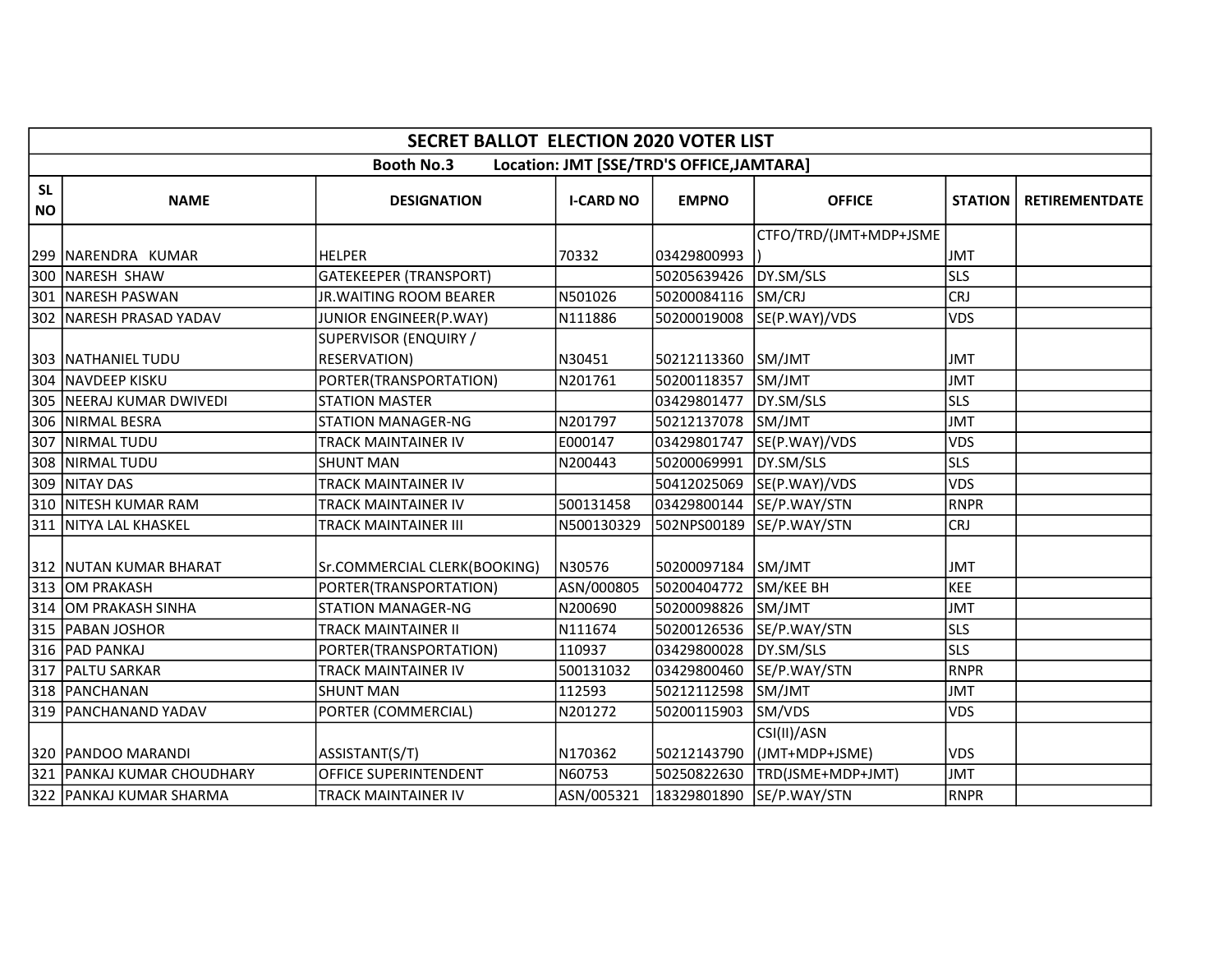|                        | <b>SECRET BALLOT ELECTION 2020 VOTER LIST</b> |                                |                  |                                           |                               |                |                       |  |  |
|------------------------|-----------------------------------------------|--------------------------------|------------------|-------------------------------------------|-------------------------------|----------------|-----------------------|--|--|
|                        |                                               | <b>Booth No.3</b>              |                  | Location: JMT [SSE/TRD'S OFFICE, JAMTARA] |                               |                |                       |  |  |
| <b>SL</b><br><b>NO</b> | <b>NAME</b>                                   | <b>DESIGNATION</b>             | <b>I-CARD NO</b> | <b>EMPNO</b>                              | <b>OFFICE</b>                 | <b>STATION</b> | <b>RETIREMENTDATE</b> |  |  |
|                        | 323 PARWATI SAW                               | TRACK MAINTAINER IV            | 500131378        | 03429801133                               | SE/P.WAY/STN                  | <b>CRJ</b>     |                       |  |  |
|                        | 324 PAWAN KUAMR YADAV                         | ASSISTANT(S/T)                 | ASN/000786       | 33329801231                               | CSI(II)/ASN<br>(JMT+MDP+JSME) | <b>JMT</b>     |                       |  |  |
|                        | 325 PAWAN KUMAR                               | <b>STATION MANAGER-NG</b>      | N200019          | 50212146407                               | JRE BH                        | <b>JRW</b>     |                       |  |  |
|                        | 326 PINTU KUMAR CHOUDHARY                     | TECH.(SIGNAL MAINTAINER)-III   | N170055          | 50206008112                               | CSI/II/ASN (CRJ+STN)          | <b>CRJ</b>     |                       |  |  |
| $\boxed{327}$          | <b>PRABHAT KUMAR</b>                          | <b>TRACK MAINTAINER IV</b>     | 500131294        | 03429800980                               | SE/P.WAY/STN                  | <b>CRJ</b>     |                       |  |  |
|                        | 328 PRABINDRA KUMAR                           | TRACK MAINTAINER III           | N500112371       | 50200139920                               | SE/P.WAY/STN                  | <b>CRJ</b>     |                       |  |  |
|                        | 329 PRABIR MAHATO                             | POINTSMAN-B                    |                  | 03429802675                               | MNC BH                        | <b>MNC</b>     |                       |  |  |
|                        | 330 PRADEEP KUMAR BHAGAT                      | PORTER(TRANSPORTATION)         | 111143           | 275N0003005                               | SM/RNPR                       | <b>RNPR</b>    |                       |  |  |
|                        | 331 PRADIP KUMAR HALDAR                       | Sr.TECH.(SIGNAL MAINTAINER)    | 121063           | 50212079698                               | CSI/II/ASN (CRJ+STN)          | <b>JMT</b>     |                       |  |  |
|                        | 332 IPRAFULL CHANDRA BHASKAR                  | HEALTH - MALARIA INSP.-II      | 140360           | 03429800755                               | SM/CRJ                        | <b>CRJ</b>     |                       |  |  |
|                        | 1333 IPRAKASH KUMAR SHARMA                    | TRACK MAINTAINER IV            |                  | 03429802706                               | SE/P.WAY/STN                  | <b>CRJ</b>     |                       |  |  |
|                        | 334   PRAKASH MANDAL                          | <b>TRACK MAINTAINER II</b>     | N111679          | 50200126585                               | SE/P.WAY/STN                  | <b>SLS</b>     |                       |  |  |
|                        | 335   PRAKASH RAWANI                          | TRACK MAINTAINER IV            | 500131019        | 03429800628                               | SE(P.WAY)/VDS                 | VDS            |                       |  |  |
| 336                    | <b>PRAMOD KUMAR RANA</b>                      | <b>STATION MASTER</b>          | N201517          | 50212139130                               | SM/RNPR                       | <b>RNPR</b>    |                       |  |  |
| 337                    | <b>PRASANTA RATH</b>                          | PORTER (COMMERCIAL)            | N201870          | 50200114236                               | SM/KEE BH                     | KEE            |                       |  |  |
|                        | 338 PRASHANT DAS                              | <b>TRACK MAINTAINER III</b>    | 500112595        | 50200140508                               | SE(P.WAY)/VDS                 | VDS            |                       |  |  |
|                        | 339   PRAVEEN KUMAR                           | TRACK MAINTAINER II            | N111158          | 50200120376                               | SE(P.WAY)/VDS                 | <b>VDS</b>     |                       |  |  |
|                        | 340   PRAVIN KUMAR                            | TECH.(T.W. DRIVER)-I(RUNNING)  | N70156           | 50200087890                               | TW/DRVR/JSME+MDP+JMT          | <b>JMT</b>     |                       |  |  |
|                        | 341 PREM HEMBROM                              | <b>TRACK MAINTAINER IV</b>     | ASN/000794       | 50229800562                               | SE(P.WAY)/VDS                 | <b>VDS</b>     |                       |  |  |
|                        | 342 PURAN MANDAL                              | TRACK MAINTAINER II            | N40289           | 50200071638                               | SE(P.WAY)/VDS                 | VDS            |                       |  |  |
|                        | 343   PURUSOTTAM MONDAL                       | ASSISTANT(S/T)                 | ASN/000785       | 18329801776                               | CSI(II)/ASN<br>(JMT+MDP+JSME) | <b>JRW</b>     |                       |  |  |
|                        | 344   RABINDRA NATH TUDU                      | Sr. SECTION ENGINEER(TRD-ELEC) | 70316            | 50212092575                               | TRD(JSME+MDP+JMT)             | <b>JMT</b>     |                       |  |  |
|                        | 345 RADHARANI KISKU                           | <b>TRACK MAINTAINER IV</b>     | E000365          | 03429801982                               | SE/P.WAY/STN                  | <b>SLS</b>     |                       |  |  |
|                        | 346 RADHESHYAM RAM                            | <b>TRACK MAINTAINER IV</b>     | ASN/002675       | 12261300081                               | SE/P.WAY/STN                  | <b>CRJ</b>     |                       |  |  |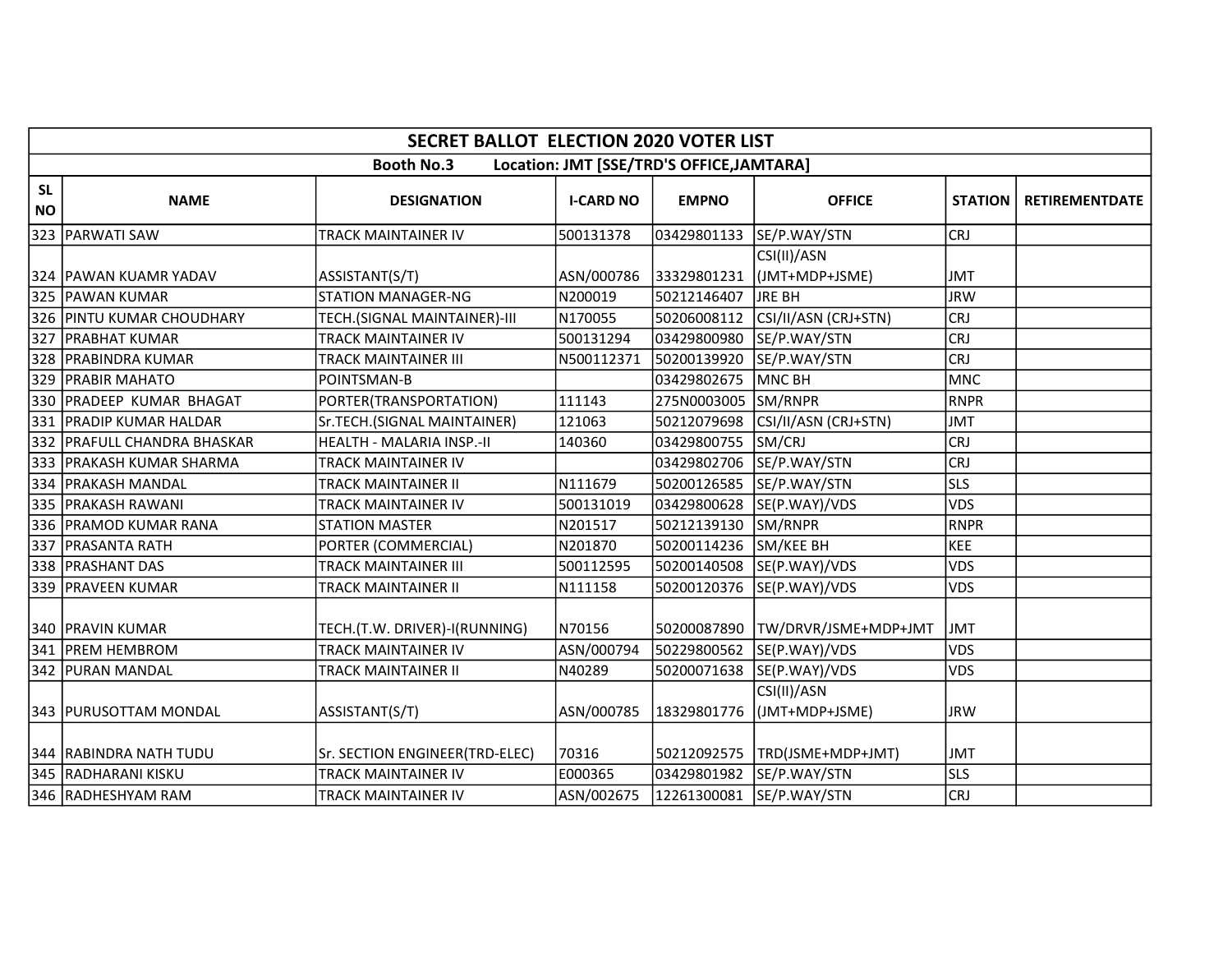|                        |                          | <b>SECRET BALLOT ELECTION 2020 VOTER LIST</b> |                  |                                           |                            |                |                       |
|------------------------|--------------------------|-----------------------------------------------|------------------|-------------------------------------------|----------------------------|----------------|-----------------------|
|                        |                          | <b>Booth No.3</b>                             |                  | Location: JMT [SSE/TRD'S OFFICE, JAMTARA] |                            |                |                       |
| <b>SL</b><br><b>NO</b> | <b>NAME</b>              | <b>DESIGNATION</b>                            | <b>I-CARD NO</b> | <b>EMPNO</b>                              | <b>OFFICE</b>              | <b>STATION</b> | <b>RETIREMENTDATE</b> |
|                        | 347 RAHUL KUMAR          | ASSISTANT(S/T)                                | ASN/000699       | 03429801402                               | CSI/II/ASN (CRJ+STN)       | <b>RNPR</b>    |                       |
|                        | 348   RAHUL KUMAR GUPTA  | <b>TRACK MAINTAINER III</b>                   | N500112376       | 50200143960                               | SE/P.WAY/STN               | <b>SLS</b>     |                       |
|                        | 349 RAJ KUMAR            | Sr. CLERK                                     | ASN/000672       | 50200101448                               | SE(P.WAY)/VDS              | <b>VDS</b>     |                       |
|                        | 350 RAJ KUMAR            | <b>STATION MASTER</b>                         | 110771           | 50200169043                               | SM/CRJ                     | <b>CRJ</b>     |                       |
|                        | 351 RAJ KUMAR            | TRACK MAINTAINER IV                           | 500130349        | 502NPS07421                               | SE(P.WAY)/VDS              | <b>VDS</b>     |                       |
|                        | 352 RAJ KUMAR RAM        | PORTER (COMMERCIAL)                           | T00018           | 50200115710                               | <b>JRE BH</b>              | <b>JRW</b>     |                       |
|                        | 353 RAJEEV KUMAR         | PORTER(TRANSPORTATION)                        |                  | 50205672983                               | DY.SM/SLS                  | <b>SLS</b>     |                       |
|                        | 354 RAJENDRA MANDAL      | TRACK MAINTAINER IV                           |                  | 03429802544                               | SE/P.WAY/STN               | <b>CRJ</b>     |                       |
|                        | 355 RAJENDRA MURMU       | ASSISTANT(S/T)                                | N170375          | 50200117602                               | CSI/II/ASN (CRJ+STN)       | <b>CRJ</b>     |                       |
|                        | 356 RAJENDRA RAMANI      | <b>TRACK MAINTAINER I</b>                     | N501014          | 50200083458                               | SE(P.WAY)/VDS              | <b>VDS</b>     |                       |
|                        | 357 RAJESH CHOWDHURY     | <b>SHUNT MAN</b>                              | T00032           | 03429801578                               | DY.SM/SLS                  | <b>SLS</b>     |                       |
|                        | 358 RAJESH KUMAR         | TRACK MAINTAINER IV                           | 500131470        | 03429801312                               | SE/P.WAY/STN               | <b>SLS</b>     |                       |
|                        | 359 RAJESH KUMAR DAS     | TRACK MAINTAINER II                           |                  |                                           | 50200093038  SE(P.WAY)/VDS | <b>VDS</b>     |                       |
|                        | 360 RAJESH KUMAR MAHATO  | TRACK MAINTAINER IV                           | 50031349         | 03429800924                               | SE(P.WAY)/VDS              | <b>VDS</b>     |                       |
|                        | 361 RAJESH KUMAR MANDAL  | <b>TRACK MAINTAINER III</b>                   | 500112582        | 50200142130                               | SE(P.WAY)/VDS              | <b>VDS</b>     |                       |
|                        | 362   RAJESH KUMAR PATEL | <b>COMMERCIAL CLERK</b>                       | N90570           | 502A2108388                               | SM/VDS                     | <b>VDS</b>     |                       |
|                        | 363 RAJESH MONDAL        | <b>TECHNICIAN GR-II</b>                       | 50434            | 50212140200                               | CTFO/TRD/(JMT+MDP+JSME     | <b>JMT</b>     |                       |
|                        | 364 RAJESH PANDIT        | TRACK MAINTAINER IV                           |                  | 03429802410                               | SE/P.WAY/STN               | <b>RNPR</b>    |                       |
|                        | 365 RAJIB BISWAS         | TRACK MAINTAINER IV                           | 500131022        | 03429800530                               | SE(P.WAY)/VDS              | <b>VDS</b>     |                       |
|                        | 366 RAJIV KUMAR          | <b>STATION MANAGER-NG</b>                     | N200899          | 50200055487                               | SM/RNPR                    | <b>RNPR</b>    |                       |
|                        | 367 RAJKUMAR GARAI       | <b>TRACK MAINTAINER IV</b>                    |                  | 03429802718                               | SE(P.WAY)/VDS              | <b>VDS</b>     |                       |
|                        | 368 RAJNARAYAN SHAW      | <b>STATION MANAGER-NG</b>                     | 110766           | 50212014357                               | SM/JMT                     | <b>JMT</b>     |                       |
|                        | 369 RAJNISH KUMAR SHARMA | <b>HELPER</b>                                 | 70331            | 03429800883                               | CTFO/TRD/(JMT+MDP+JSME     | <b>JMT</b>     |                       |
|                        | 370 RAJU MANDAL          | <b>TRACK MAINTAINER IV</b>                    | E000242          | 50229800561                               | SE/P.WAY/STN               | <b>CRJ</b>     |                       |
|                        | 371 RAJU PRASAD SHAW     | TRACK MAINTAINER III                          | N500130350       | 50200136840                               | SE/P.WAY/STN               | <b>CRJ</b>     |                       |
|                        | 372 RAKESH HELA          | SANITARY JAMADAR                              | 100387           | 50212096374                               | SM/JMT                     | <b>JMT</b>     |                       |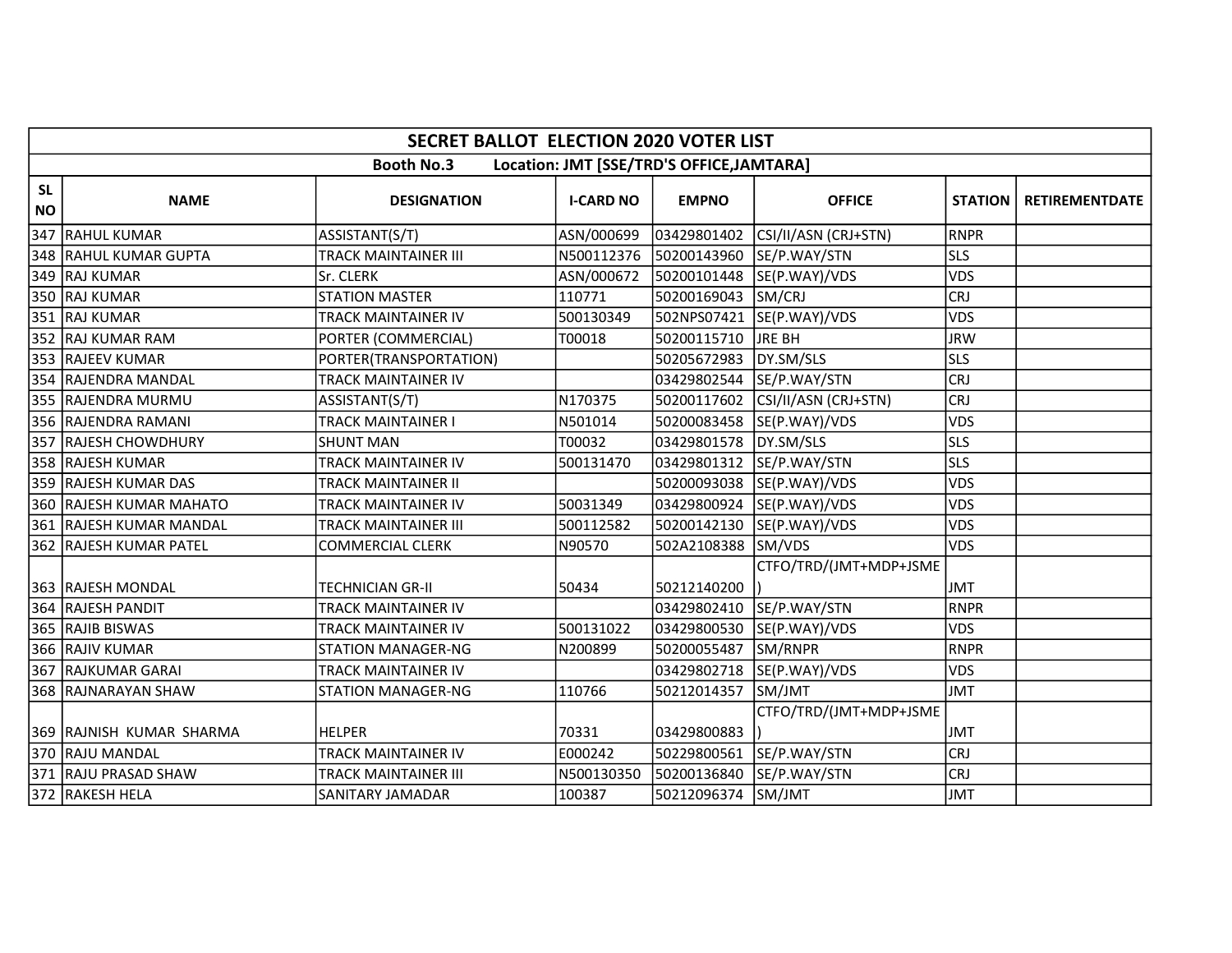|                        | <b>SECRET BALLOT ELECTION 2020 VOTER LIST</b> |                                      |                  |                                           |                          |                |                       |  |  |
|------------------------|-----------------------------------------------|--------------------------------------|------------------|-------------------------------------------|--------------------------|----------------|-----------------------|--|--|
|                        |                                               | <b>Booth No.3</b>                    |                  | Location: JMT [SSE/TRD'S OFFICE, JAMTARA] |                          |                |                       |  |  |
| <b>SL</b><br><b>NO</b> | <b>NAME</b>                                   | <b>DESIGNATION</b>                   | <b>I-CARD NO</b> | <b>EMPNO</b>                              | <b>OFFICE</b>            | <b>STATION</b> | <b>RETIREMENTDATE</b> |  |  |
|                        | 373 RAKESH KUMAR                              | TRACK MAINTAINER III                 |                  | 50200156681                               | SE/P.WAY/STN             | <b>RNPR</b>    |                       |  |  |
|                        | 374 RAKESH KUMAR                              | TRACK MAINTAINER IV                  | ASN/002795       | 03429800952                               | SE/P.WAY/STN             | <b>CRJ</b>     |                       |  |  |
|                        | 375  RAKESH KUMAR                             | TRACK MAINTAINER IV                  | 500131203        | 03429800464                               | SE/P.WAY/STN             | <b>CRJ</b>     |                       |  |  |
| 376                    | <b>RAKESH KUMAR SINGH</b>                     | <b>TRACK MAINTAINER III</b>          |                  | 45316236717                               | SE/P.WAY/STN             | <b>RNPR</b>    |                       |  |  |
| 377                    | <b>RAM BACHAN SHAW</b>                        | Sr.COMMERCIAL CLERK                  | N30785           | 50200127802                               | SM/JMT                   | <b>JMT</b>     |                       |  |  |
|                        | 378 RAM DEV PASWAN                            | POINTSMAN-B                          | T00093           | 18229802995                               | SM/CRJ                   | <b>CRJ</b>     |                       |  |  |
|                        | 379 RAM KUMAR HELA                            | <b>TRACK MAINTAINER II</b>           | N111918          | 50200085637                               | SE/P.WAY/STN             | <b>CRJ</b>     |                       |  |  |
|                        | 380 RAM PRASAD MONDAL                         | <b>TRACK MAINTAINER II</b>           | 72570            | 50212122762                               | SE/P.WAY/STN             | <b>RNPR</b>    |                       |  |  |
|                        | 381 RAM RATAN PANDIT                          | <b>TRACK MAINTAINER III</b>          | 500112588        | 50200142141                               | SE(P.WAY)/VDS            | <b>VDS</b>     |                       |  |  |
|                        | 382 RAMDEV KUMAR MANDAL                       | ASSISTANT(S/T)                       | N170331          | 50200133668                               | CSI/II/ASN (CRJ+STN)     | <b>JMT</b>     |                       |  |  |
|                        | 383 RAMSAHAY BHAGAT                           | CHIEF COMMERCIAL CLERK               | N30250           | 50212090724                               | SM/JMT                   | <b>JMT</b>     |                       |  |  |
| 384                    | <b>IRANDHIR KUMAR</b>                         | TRACK MAINTAINER III                 | 500112586        | 50200143248                               | SE(P.WAY)/VDS            | <b>VDS</b>     |                       |  |  |
| 385                    | <b>RANJAN HEMRAM</b>                          | TRACK MAINTAINER IV                  | 500131303        | 03429801081                               | SE/P.WAY/STN             | <b>RNPR</b>    |                       |  |  |
|                        | 386  RANJAY KUMAR                             | TRACK MAINTAINER IV                  | ASN/002382       | 50415841893                               | SE/P.WAY/STN             | <b>CRJ</b>     |                       |  |  |
|                        | 387 RANJAY KUMAR                              | <b>TRACK MAINTAINER III</b>          | N500112391       | 50200141756                               | SE/P.WAY/STN             | <b>CRJ</b>     |                       |  |  |
|                        | 388   RANJEET KUMAR                           | <b>GATEKEEPER (TRANSPORT)</b>        | N200812          | 50200093830                               | SM/VDS                   | <b>VDS</b>     |                       |  |  |
|                        | 389 RANJEET KUMAR                             | <b>TRACK MAINTAINER II</b>           | N111671          | 50200127395                               | SE/P.WAY/STN             | <b>CRJ</b>     |                       |  |  |
|                        | 390   RANJEET KUMAR                           | <b>TRACK MAINTAINER III</b>          | N500988          | 50200120510                               | SE(P.WAY)/VDS            | <b>VDS</b>     |                       |  |  |
|                        | 391 RANJEET KUMAR                             | <b>ENQUIRY/RESERVATION CLERK</b>     | 30746            | 50212108285                               | SM/CRJ                   | <b>CRJ</b>     |                       |  |  |
|                        | 392 RANJEET KUMAR DAS                         | <b>TRACK MAINTAINER IV</b>           |                  | 27223005443                               | SE/P.WAY/STN             | <b>CRJ</b>     |                       |  |  |
|                        | 393 RANJEET KUMAR SAW                         | Sr.SECTION ENGINEER(DRAWING-<br>ELE) | N170323          | 50299406226                               | CSI/2/ASN                | <b>JMT</b>     |                       |  |  |
|                        | 394 RANJEET KUMAR SHARMA                      | TRACK MAINTAINER III                 | N500112375       | 50200141732                               | SE/P.WAY/STN             | <b>CRJ</b>     |                       |  |  |
|                        | 395 RANJIT HARI                               | SAFAIWALA                            | 112500           | 50212129045                               | SM/CRJ                   | <b>CRJ</b>     |                       |  |  |
|                        | 396 RANJIT MAHATO                             | <b>TRACK MAINTAINER III</b>          | N500130355       |                                           | 50200166674 SE/P.WAY/STN | <b>CRJ</b>     |                       |  |  |
|                        | 397 RANJIT MISTRY                             | <b>TRACK MAINTAINER I</b>            | 73152            | 50212135100                               | SE(P.WAY)/VDS            | <b>VDS</b>     |                       |  |  |
|                        | 398 RASHMI KUMARI                             | Sr.COMMERCIAL CLERK(BOOKING)         | 31180            | 50212143455 SM/CRJ                        |                          | <b>CRJ</b>     |                       |  |  |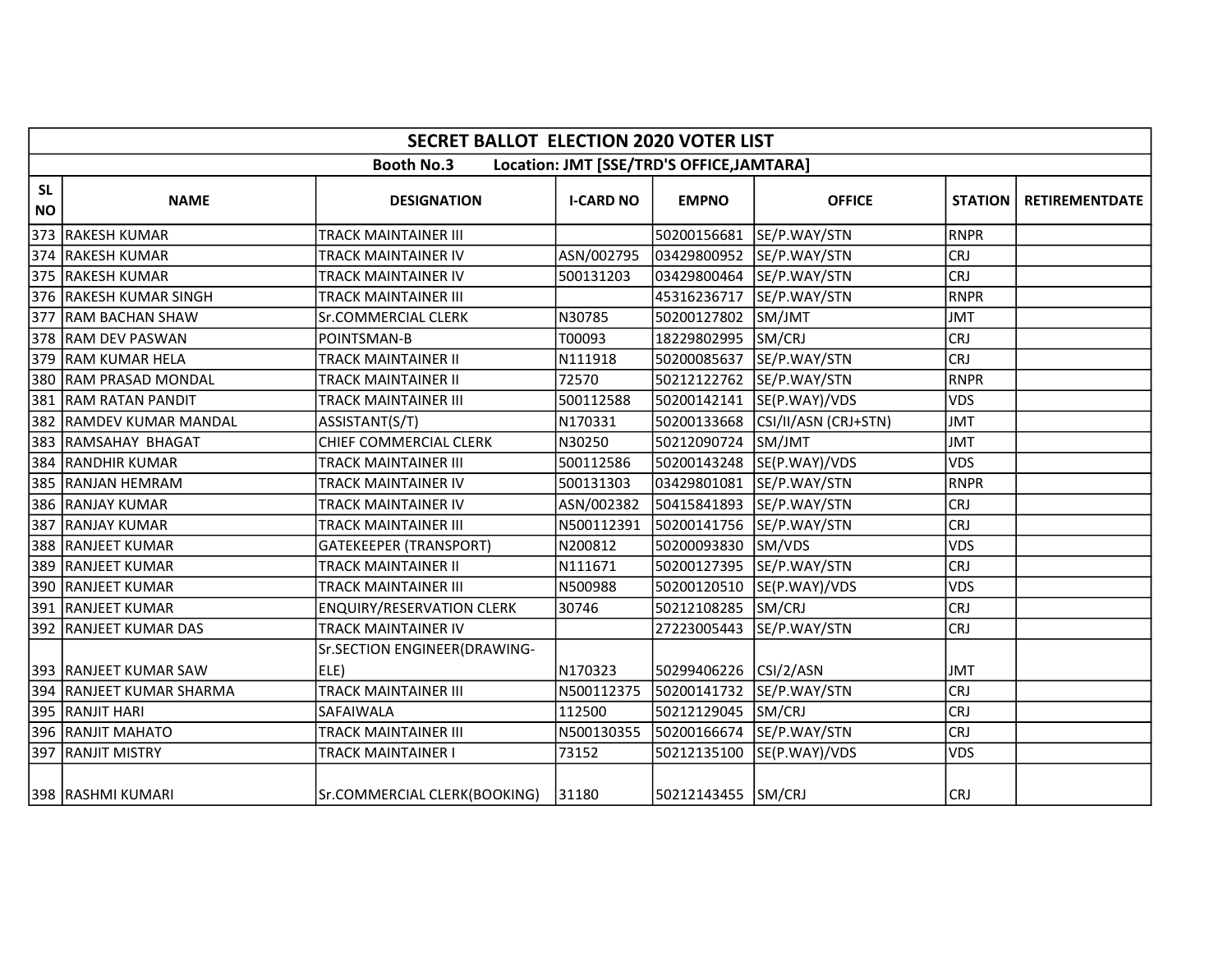|                        | <b>SECRET BALLOT ELECTION 2020 VOTER LIST</b> |                                  |                  |                                           |                                   |                |                       |  |  |  |
|------------------------|-----------------------------------------------|----------------------------------|------------------|-------------------------------------------|-----------------------------------|----------------|-----------------------|--|--|--|
|                        |                                               | <b>Booth No.3</b>                |                  | Location: JMT [SSE/TRD'S OFFICE, JAMTARA] |                                   |                |                       |  |  |  |
| <b>SL</b><br><b>NO</b> | <b>NAME</b>                                   | <b>DESIGNATION</b>               | <b>I-CARD NO</b> | <b>EMPNO</b>                              | <b>OFFICE</b>                     | <b>STATION</b> | <b>RETIREMENTDATE</b> |  |  |  |
|                        | 399 RATAN KUMAR                               | <b>TRACK MAINTAINER III</b>      | N500989          | 50200120558                               | SE(P.WAY)/VDS                     | <b>VDS</b>     |                       |  |  |  |
|                        | 400 RAVI RANA                                 | <b>STATION MASTER</b>            | ASN/000796       | 50714507805                               | SM/VDS                            | <b>VDS</b>     |                       |  |  |  |
|                        | 401 RAVI SHANKAR PRASAD BIBHUTY               | <b>TRACK MAINTAINER IV</b>       |                  | 50205576751                               | SE/P.WAY/STN                      | RNPR           |                       |  |  |  |
|                        | 402 RAVINDRA KUMAR                            | <b>TRACK MAINTAINER II</b>       | N111668          | 50200127383                               | SE/P.WAY/STN                      | <b>CRJ</b>     |                       |  |  |  |
|                        | 403 RAVINDRA KUMAR                            | <b>TRACK MAINTAINER III</b>      | N500987          | 50200120560                               | SE(P.WAY)/VDS                     | <b>VDS</b>     |                       |  |  |  |
|                        | 404 RAVIRANJAN KUMAR                          | <b>TRACK MAINTAINER III</b>      | N500112373       | 50200139956                               | SE/P.WAY/STN                      | <b>CRJ</b>     |                       |  |  |  |
|                        | 405  RAZA MORAD                               | JUNIOR ENGINEER(P.WAY)           | 500130434        | 50205509427                               | SE(P.WAY)/VDS                     | <b>VDS</b>     |                       |  |  |  |
|                        | 406 REJAUL SHA                                | <b>TRACK MAINTAINER IV</b>       | 500130823        | 50229801048                               | SE(P.WAY)/VDS                     | <b>VDS</b>     |                       |  |  |  |
|                        | 407 RITLAL MANDAL                             | <b>TRACK MAINTAINER III</b>      | N111372          | 50200133279                               | SE(P.WAY)/VDS                     | <b>VDS</b>     |                       |  |  |  |
|                        | 408 ROHIT KUMAR                               | <b>HELPER</b>                    | EL00023          | 50200404957                               | CTFO/TRD/(JMT+MDP+JSME            | <b>JMT</b>     |                       |  |  |  |
|                        | 409 RUNA DEVI                                 | SAFAIWALA                        | N201494          | 50200096684                               | DY.SM/SLS                         | <b>SLS</b>     |                       |  |  |  |
|                        | 410 RUPALI BISWAS HAZRA                       | <b>TRACK MAINTAINER IV</b>       | 500131194        | 03429800579                               | SE(P.WAY)/VDS                     | <b>VDS</b>     |                       |  |  |  |
|                        | 411   RUPCHAND HANSDA                         | <b>TECHNICIAN GR-II</b>          | N80466           | 50200159610                               | EF/ASN(CRJ+KPK+MMU+UDL<br>$+ASN)$ | <b>JMT</b>     |                       |  |  |  |
|                        | 412 RUPESH RAM                                | PORTER (COMMERCIAL)              | N201515          | 50200109319                               | SM/RNPR                           | RNPR           |                       |  |  |  |
|                        | 413 SABITA HORO                               | <b>TRACK MAINTAINER IV</b>       | E00370           | 03429801981                               | SE/P.WAY/STN                      | <b>CRJ</b>     |                       |  |  |  |
|                        | 414 SACHIN KUMAR MANDAL                       | <b>TRACK MAINTAINER II</b>       | N111163          | 50200104917                               | SE(P.WAY)/VDS                     | <b>VDS</b>     |                       |  |  |  |
|                        | 415 SAHDEO KUMAR                              | TRACK MAINTAINER IV              | N500130345       | 502NPS07378                               | SE(P.WAY)/VDS                     | <b>VDS</b>     |                       |  |  |  |
|                        | 416 SAHDEV MURMU                              | <b>TRACK MAINTAINER IV</b>       | 500130821        | 03429800172                               | SE(P.WAY)/VDS                     | <b>VDS</b>     |                       |  |  |  |
|                        | 417 SAJEET SHARMA                             | <b>COMMERCIAL CLERK(BOOKING)</b> | ASN/001204       | 50200145452                               | SM/JMT                            | <b>JMT</b>     |                       |  |  |  |
|                        | 418 SAMBHU NATH KUNDU                         | <b>TRACK MAINTAINER III</b>      | N500130356       | 50200136852                               | SE/P.WAY/STN                      | <b>CRJ</b>     |                       |  |  |  |
|                        | 419  SAMBHU NATH PAUL                         | ASSISTANT(S/T)                   | N170325          | 50208356890                               | CSI/II/ASN (CRJ+STN)              | <b>CRJ</b>     |                       |  |  |  |
|                        | 420 SANATAN TUDU                              | <b>STATION MANAGER-NG</b>        | 112394           | 50205361862                               | DY.SM/SLS                         | <b>SLS</b>     |                       |  |  |  |
|                        | 421 SANDEEP PRASAD SHARMA                     | PORTER (COMMERCIAL)              | 113437           | 50212145154                               | <b>GSS/CRJ SDG</b>                | <b>CRJE</b>    |                       |  |  |  |
| 422                    | <b>SANDIP KUMAR PANDAY</b>                    | <b>TRACK MAINTAINER IV</b>       | 500131023        | 03429800629                               | SE(P.WAY)/VDS                     | <b>VDS</b>     |                       |  |  |  |
|                        | 423 SANJAY CHOUDHARY                          | <b>STATION MASTER</b>            | N200746          | 50200067696                               | SM/CRJ                            | <b>CRJ</b>     |                       |  |  |  |
|                        | 424 SANJAY HANSDA                             | <b>STATION MASTER</b>            | 3219             | 50200173678                               | SM/RNPR                           | RNPR           |                       |  |  |  |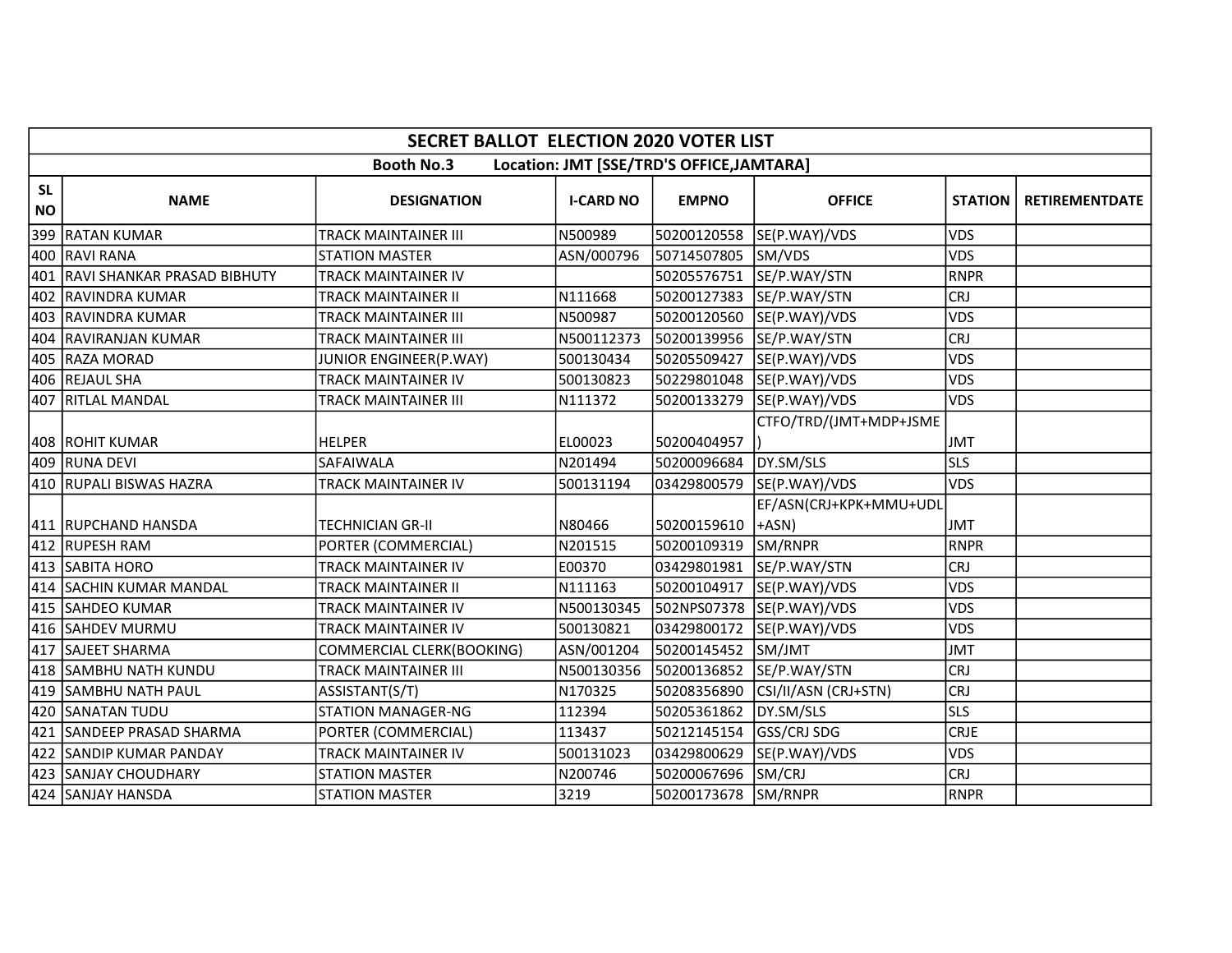|                        | <b>SECRET BALLOT ELECTION 2020 VOTER LIST</b> |                                    |                  |                                           |                         |                |                       |  |  |
|------------------------|-----------------------------------------------|------------------------------------|------------------|-------------------------------------------|-------------------------|----------------|-----------------------|--|--|
|                        |                                               | <b>Booth No.3</b>                  |                  | Location: JMT [SSE/TRD'S OFFICE, JAMTARA] |                         |                |                       |  |  |
| <b>SL</b><br><b>NO</b> | <b>NAME</b>                                   | <b>DESIGNATION</b>                 | <b>I-CARD NO</b> | <b>EMPNO</b>                              | <b>OFFICE</b>           | <b>STATION</b> | <b>RETIREMENTDATE</b> |  |  |
| 425                    | <b>SANJAY KUMAR</b>                           | TRACK MAINTAINER IV                |                  | 03429802031                               | SE/P.WAY/STN            | <b>SLS</b>     |                       |  |  |
| 426                    | <b>SANJAY KUMAR</b>                           | <b>TRACK MAINTAINER IV</b>         | 500131371        | 03429800457                               | SE/P.WAY/STN            | <b>CRJ</b>     |                       |  |  |
| 427                    | <b>SANJAY KUMAR</b>                           | CHIEF COMMERCIAL CLERK             | N30254           | 50200065857                               | SM/JMT                  | <b>JMT</b>     |                       |  |  |
| 428                    | ISANJAY KUMAR                                 | <b>SHUNT MAN</b>                   | 111092           | 03429800439                               | DY.SM/SLS               | <b>SLS</b>     |                       |  |  |
| 429                    | <b>ISANJAY KUMAR</b>                          | <b>HELPER</b>                      | 170251           | 50205577380                               | CSI/II/ASN (CRJ+STN)    | <b>JMT</b>     |                       |  |  |
| 430                    | <b>SANJAY KUMAR KESHARI</b>                   | <b>STATION MANAGER-NG</b>          | N201796          | 50200018508                               | SM/CRJ                  | <b>CRJ</b>     |                       |  |  |
|                        | 431 SANJAY KUMAR MANDAL                       | TRACK MAINTAINER IV                | 500112280        | 50200144241                               | SE(P.WAY)/VDS           | <b>VDS</b>     |                       |  |  |
| 432                    | SANJAY KUMAR MANDAL                           | <b>TRACK MAINTAINER II</b>         | N111898          | 50209005262                               | SE(P.WAY)/VDS           | VDS            |                       |  |  |
| 433                    | <b>SANJAY KUMAR MANDAL</b>                    | TRACK MAINTAINER IV                | 50031342         | 03429801156                               | SE(P.WAY)/VDS           | <b>VDS</b>     |                       |  |  |
|                        | 434 SANJAY KUMAR SINGH                        | COMMERCIAL CLERK(BOOKING)          | 30885            | 50210588991                               | <b>GSS/CRJ SDG</b>      | <b>CRJ</b>     |                       |  |  |
|                        | 435 SANJAY KUMAR SOREN                        | <b>TRACK MAINTAINER I</b>          | N501012          | 50200120327                               | SE(P.WAY)/VDS           | <b>VDS</b>     |                       |  |  |
|                        | 436 SANJAY MANDAL                             | TRACK MAINTAINER IV                | E00372           | 03429800528                               | SE(P.WAY)/VDS           | VDS            |                       |  |  |
| 437                    | <b>SANJAY MONDAL</b>                          | PORTER (COMMERCIAL)                | N-201886         | 50200109290                               | <b>MNC BH</b>           | <b>MNC</b>     |                       |  |  |
|                        | 438 SANJEET KUMAR                             | TRACK MAINTAINER IV                | 500131376        | 03429800985                               | SE/P.WAY/STN            | <b>CRJ</b>     |                       |  |  |
| 439                    | <b>SANJEET KUMAR</b>                          | <b>STATION MASTER</b>              | N200748          | 50200104310                               | SM/CRJ                  | <b>CRJ</b>     |                       |  |  |
|                        | 440 SANJEET KUMAR SAW                         | <b>GATEKEEPER (TRANSPORT)</b>      |                  | 50200148866                               | SM/JMT                  | <b>JMT</b>     |                       |  |  |
|                        | 441 SANJIT KUMAR SAH                          | <b>TRACK MAINTAINER IV</b>         |                  | 502NPS06947                               | SE/P.WAY/STN            | <b>CRJ</b>     |                       |  |  |
|                        | 442 SANJIT KUMAR YADAV                        | PORTER(TRANSPORTATION)             |                  | 50205671863                               | DY.SM/SLS               | <b>SLS</b>     |                       |  |  |
|                        | 443 SANKAR DEY                                | CHIEF COML.<br>SUPERVISOR(BOOKING) | N30883           | 50212048409                               | SM/CRJ                  | <b>CRJ</b>     |                       |  |  |
|                        | 444 SANKAR RAWANI                             | <b>TECHNICIAN III</b>              | 50269            | 50212113608                               | CTFO/TRD/(JMT+MDP+JSME  | <b>JMT</b>     |                       |  |  |
|                        | 445 SANTOSH KUMAR                             | TRACK MAINTAINER IV                | 50031344         | 03429800925                               | SE(P.WAY)/VDS           | <b>VDS</b>     |                       |  |  |
|                        | 446 SANTOSH KUMAR                             | <b>TECHNICIAN GR-II</b>            | 70333            | 50205613656                               | CTFO/TRD/(JMT+MDP+JSME  | <b>JMT</b>     |                       |  |  |
|                        | 447 SANTOSH KUMAR                             | TRACK MAINTAINER IV                | 50031345         | 03429800920                               | SE(P.WAY)/VDS           | <b>VDS</b>     |                       |  |  |
|                        | 448 SANTOSH KUMAR                             | <b>COMMERCIAL CLERK</b>            | C00077           | 333J1500690                               | <b>WEIGH BRIDGE/SLS</b> | <b>SLS</b>     |                       |  |  |
|                        | 449 SANTOSH KUMAR GUPTA                       | TRACK MAINTAINER IV                | E00420           | 50412025951                               | SE(P.WAY)/VDS           | <b>VDS</b>     |                       |  |  |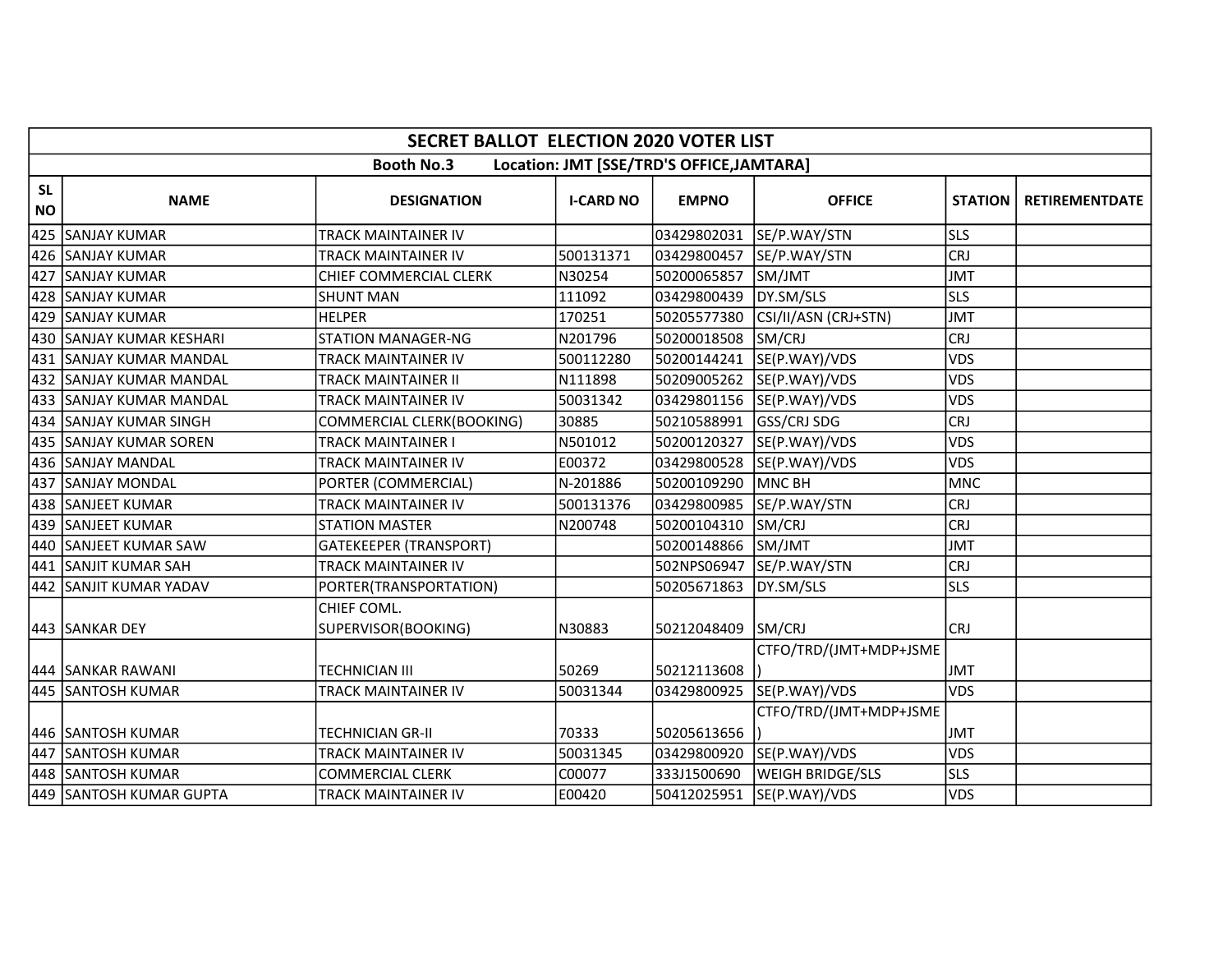|                        |                           | <b>SECRET BALLOT ELECTION 2020 VOTER LIST</b> |                  |                                           |                                           |                |                       |
|------------------------|---------------------------|-----------------------------------------------|------------------|-------------------------------------------|-------------------------------------------|----------------|-----------------------|
|                        |                           | <b>Booth No.3</b>                             |                  | Location: JMT [SSE/TRD'S OFFICE, JAMTARA] |                                           |                |                       |
| <b>SL</b><br><b>NO</b> | <b>NAME</b>               | <b>DESIGNATION</b>                            | <b>I-CARD NO</b> | <b>EMPNO</b>                              | <b>OFFICE</b>                             | <b>STATION</b> | <b>RETIREMENTDATE</b> |
|                        | 450 SANTOSH KUMAR KANTI   | <b>GATEKEEPER (TRANSPORT)</b>                 | N200740          | 50200093142                               | SM/CRJ                                    | <b>CRJ</b>     |                       |
|                        | 451 SANTOSH MANDAL        | TRACK MAINTAINER IV                           | 500112543        | 50200151490                               | SE(P.WAY)/VDS                             | <b>VDS</b>     |                       |
|                        | 452 SAPNA KANT            | TRACK MAINTAINER IV                           | 500112601        | 50200147527                               | SE(P.WAY)/VDS                             | VDS            |                       |
|                        | 453 SATISH KUMAR          | POINTSMAN-B                                   |                  | 18229802992                               | DY.SM/SLS                                 | <b>SLS</b>     |                       |
|                        | 454 SATISH KUMAR          | TRACK MAINTAINER II                           | N500998          | 50200120455                               | SE(P.WAY)/VDS                             | <b>VDS</b>     |                       |
|                        | 455 SATYANARAYAN BEDIYA   | TRACK MAINTAINER IV                           |                  | 03429801100                               | SE/P.WAY/STN                              | <b>RNPR</b>    |                       |
|                        | 456 SATYPRAKASH YADAV     | TRACK MAINTAINER III                          | 500112585        | 50200143285                               | SE(P.WAY)/VDS                             | <b>VDS</b>     |                       |
|                        | 457 SEFALI MURMU          | <b>CHIEF COMMERCIAL CLERK</b>                 | N30436           | 50209812647                               | SM/CRJ                                    | <b>CRJ</b>     |                       |
|                        | 458 SHAILENDRA KUMAR      | <b>STATION MANAGER-NG</b>                     | 112243           | 50212119684                               | SM/CRJ                                    | <b>CRJ</b>     |                       |
|                        | 459 SHAILENDRA KUMAR ROY  | <b>STATION MANAGER-NG</b>                     | N201841          | 50212110050                               | SM/JMT                                    | <b>JMT</b>     |                       |
|                        | 460 SHAILENDRA KUMAR RAY  | TRACK MAINTAINER IV                           | 50031348         | 03429800933                               | SE(P.WAY)/VDS                             | <b>VDS</b>     |                       |
|                        | 461 SHAILESH KUMAR        | TRACK MAINTAINER IV                           | E000419          | 50200405125                               | SE(P.WAY)/VDS                             | <b>VDS</b>     |                       |
|                        | 462 SHAMBHU KUMAR         | TECHNICIAN GR-II                              | ASN/001200       | 502NPS00627                               | CTFO/TRD/(JMT+MDP+JSME                    | <b>JMT</b>     |                       |
|                        | 463 SHAMBHU MANDAL        | TRACK MAINTAINER IV                           | E00374           | 50200408206                               | SE(P.WAY)/VDS                             | <b>VDS</b>     |                       |
|                        | 464 SHANI ROY             | TECH.(SIGNAL MAINTAINER)-II                   | N170605          |                                           | CSI(II)/ASN<br>502NP001762 (JMT+MDP+JSME) | <b>VDS</b>     |                       |
|                        | 465   SHANKAR PRASAD SHAW | TRACK MAINTAINER II                           | 73457            |                                           | 50212089631 SE/P.WAY/STN                  | RNPR           |                       |
|                        | 466 SHANKAR RAJAK         | TRACK MAINTAINER III                          | 500112597        | 50200143303                               | SE(P.WAY)/VDS                             | <b>VDS</b>     |                       |
|                        | 467 SHANKAR RANA          | TECH.(BLACK SMITH)-I                          | 71549            | 50212130369                               | SE(P.WAY)/VDS                             | <b>VDS</b>     |                       |
|                        | 468 SHANKER PRASAD YADAV  | TECH.(SIGNAL MAINTAINER)-I                    | N170328          | 50200012180                               | CSI(II)/ASN<br>(JMT+MDP+JSME)             | <b>VDS</b>     |                       |
|                        | 469 SHASHI KANT KUMAR     | TRACK MAINTAINER II                           | N501007          | 50200120406                               | SE(P.WAY)/VDS                             | <b>VDS</b>     |                       |
|                        | 470 SHASHI RANJAN VERMA   | <b>STATION MASTER</b>                         | T00215           | 03429801473                               | MNC BH                                    | <b>MNC</b>     |                       |
|                        | 471 ISHEKHAR KUMAR GUPTA  | TRACK MAINTAINER IV                           |                  | 03429802541                               | SE/P.WAY/STN                              | <b>CRJ</b>     |                       |
|                        | 472 SHIBNATH MUKHERJEE    | TRACK MAINTAINER III                          | 111167           | 50200082260                               | SE/P.WAY/STN                              | <b>CRJ</b>     |                       |
|                        | 473 SHIBU RAJAK           | TRACK MAINTAINER IV                           |                  | 50200158136                               | SE(P.WAY)/VDS                             | <b>VDS</b>     |                       |
|                        | 474 SHIVENDRA TUDU        | <b>SHUNT MAN</b>                              | N201576          | 50200118412                               | SM/JMT                                    | <b>JMT</b>     |                       |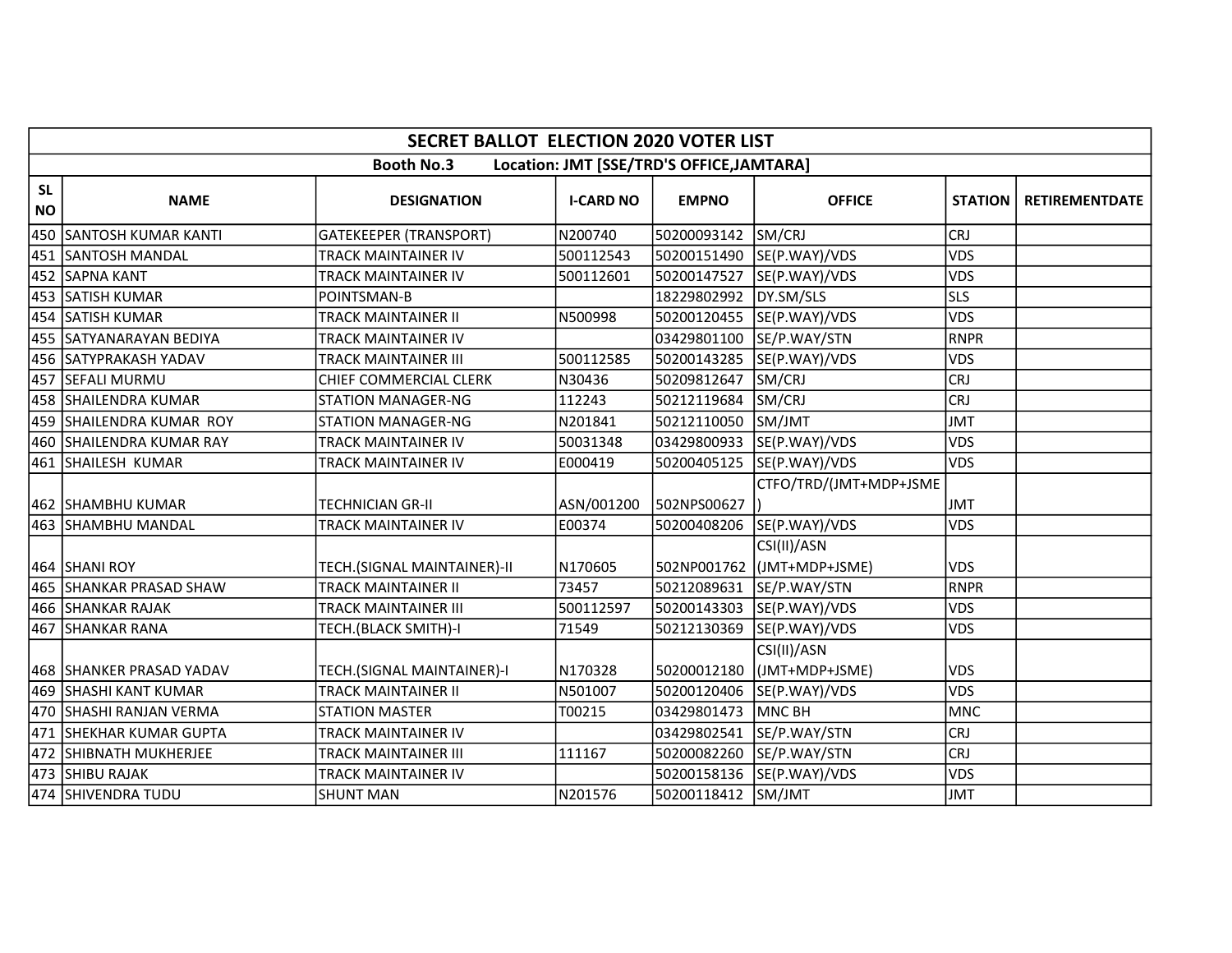|                        | <b>SECRET BALLOT ELECTION 2020 VOTER LIST</b> |                               |                  |                                           |                            |                |                       |  |  |
|------------------------|-----------------------------------------------|-------------------------------|------------------|-------------------------------------------|----------------------------|----------------|-----------------------|--|--|
|                        |                                               | <b>Booth No.3</b>             |                  | Location: JMT [SSE/TRD'S OFFICE, JAMTARA] |                            |                |                       |  |  |
| <b>SL</b><br><b>NO</b> | <b>NAME</b>                                   | <b>DESIGNATION</b>            | <b>I-CARD NO</b> | <b>EMPNO</b>                              | <b>OFFICE</b>              | <b>STATION</b> | <b>RETIREMENTDATE</b> |  |  |
|                        | 475 SHIVLAL MURMU                             | PORTER(TRANSPORTATION)        | N201581          | 50200130084                               | SM/JMT                     | <b>JMT</b>     |                       |  |  |
|                        | 476 SHREE PRASAD RAWANI                       | <b>TRACK MAINTAINER II</b>    | N500999          | 50200035099                               | SE(P.WAY)/VDS              | <b>VDS</b>     |                       |  |  |
|                        | 477 SHYAM SHARAN SAH                          | ASSISTANT(S/T)                | N170512          | 50200144393                               | CSI/II/ASN (CRJ+STN)       | <b>CRJ</b>     |                       |  |  |
|                        | 478 SHYAM SHARMA                              | Dy.STATION SUPDT.             | 113008           | 50206082968                               | SM/CRJ                     | <b>CRJ</b>     |                       |  |  |
|                        | 479 SHYAMAL SINGHA                            | <b>STATION MANAGER-NG</b>     |                  | 50200169444                               | DY.SM/SLS                  | <b>SLS</b>     |                       |  |  |
|                        | 480 SHYAMAL SOREN                             | <b>STATION MASTER</b>         |                  | 50200173344                               | DY.SM/SLS                  | <b>SLS</b>     |                       |  |  |
|                        | 481 SIKANDAR MURMU                            | TRACK MAINTAINER IV           |                  | 03529800669                               | SE/P.WAY/STN               | <b>CRJ</b>     |                       |  |  |
| 482                    | <b>SITA RAM CHAUHAN</b>                       | <b>TRACK MAINTAINER III</b>   | N500112390       | 50200139970                               | SE/P.WAY/STN               | <b>CRJ</b>     |                       |  |  |
|                        | 483 SITARAM RAJWAR                            | TRACK MAINTAINER II           | 75935            | 50212139804                               | SE/P.WAY/STN               | <b>RNPR</b>    |                       |  |  |
|                        | 484 SNEHASISH BHATTACHARJEE                   | POINTSMAN-B                   | N200179          | 50200011113                               | SM/CPLE                    | <b>SLS</b>     |                       |  |  |
|                        | 485 SOBHAKAR SOREN                            | <b>TRACK MAINTAINER II</b>    | 500112627        | 50200154507                               | SE(P.WAY)/VDS              | <b>VDS</b>     |                       |  |  |
|                        | 486 SOHAN RAWANI                              | TRACK MAINTAINER II           |                  | 50212123420                               | SE(P.WAY)/VDS              | VDS            |                       |  |  |
| 487                    | <b>SOKHI MAHTO</b>                            | TECH.CARPENTER-II             | 75868            |                                           | 50200015076 SE(P.WAY)/VDS  | <b>VDS</b>     |                       |  |  |
|                        | 488 SOMNATH RABIDAS                           | TRACK MAINTAINER III          | 500130889        | 50200154880                               | SE/P.WAY/STN               | <b>SLS</b>     |                       |  |  |
| 489                    | <b>SONA HANSDA</b>                            | TRACK MAINTAINER III          | 500130515        |                                           | 502NPS06943  SE/P.WAY/STN  | <b>RNPR</b>    |                       |  |  |
|                        | 490 SOQRATUZZAMAN                             | TRACK MAINTAINER I            | 74703            | 50212135367                               | SE/P.WAY/STN               | <b>CRJ</b>     |                       |  |  |
|                        | 491 SOURAB KUMAR DAS                          | <b>GATEKEEPER (TRANSPORT)</b> | N201276          | 50200093877                               | SM/CRJ                     | <b>CRJ</b>     |                       |  |  |
|                        | 492 SOVA DEVI                                 | JR. WAITING ROOM BEARER       | N30228           | 50200102805                               | SM/CRJ                     | <b>CRJ</b>     |                       |  |  |
|                        | 493   SRABANTI BOSE                           | Sr.COMMERCIAL CLERK(BOOKING)  | N30456           | 50212139348 SM/CRJ                        | CTFO/TRD/(JMT+MDP+JSME     | <b>CRJ</b>     |                       |  |  |
|                        | 494 SRIJAL SOREN                              | <b>TECHNICIAN III</b>         | 50433            | 50212116579                               |                            | <b>JMT</b>     |                       |  |  |
|                        | 1495 ISUBODH KUMAR                            | TRACK MAINTAINER IV           | N500130344       |                                           | 502NPS07418  SE(P.WAY)/VDS | <b>VDS</b>     |                       |  |  |
|                        | 496 SUBODH TANTI                              | TRACK MAINTAINER IV           | E000151          | 03429801106                               | SE(P.WAY)/VDS              | <b>VDS</b>     |                       |  |  |
|                        | 497 SUDAMA YADAV                              | TRACK MAINTAINER II           | N111159          | 50200083446                               | SE(P.WAY)/VDS              | <b>VDS</b>     |                       |  |  |
|                        | 498 SUDHIR KAMTI                              | <b>SHUNT MAN</b>              | N201574          | 50200036547                               | SM/JMT                     | <b>JMT</b>     |                       |  |  |
|                        | 499  SUDHIR KUMAR                             | TRACK MAINTAINER IV           | 50031346         | 03429800987                               | SE(P.WAY)/VDS              | <b>VDS</b>     |                       |  |  |
|                        | 500 SUDHIR KUMAR                              | <b>TRACK MAINTAINER IV</b>    | 500131468        | 03429800835                               | SE/P.WAY/STN               | <b>CRJ</b>     |                       |  |  |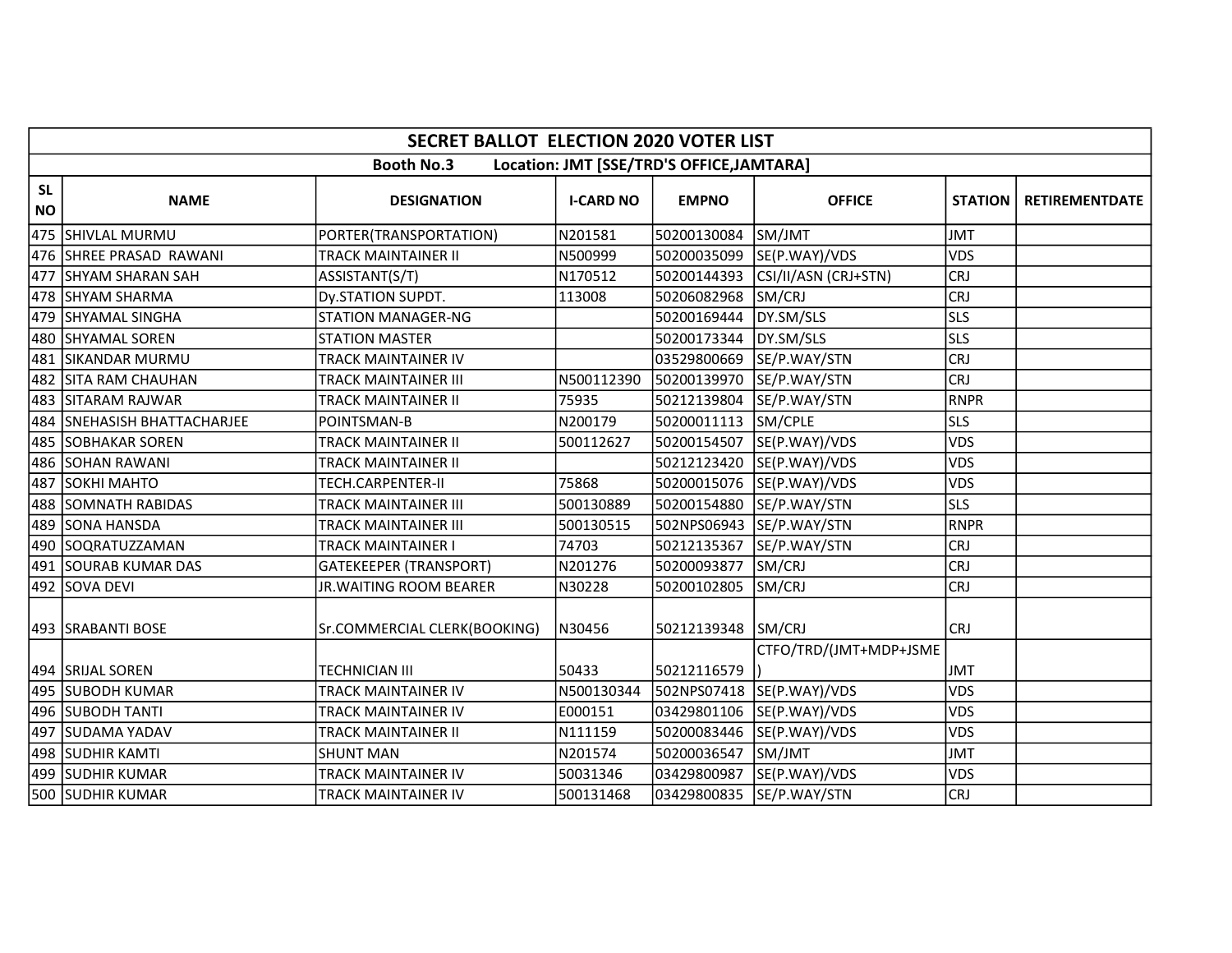|                        | <b>SECRET BALLOT ELECTION 2020 VOTER LIST</b> |                                |                  |                                           |                               |                |                       |  |  |
|------------------------|-----------------------------------------------|--------------------------------|------------------|-------------------------------------------|-------------------------------|----------------|-----------------------|--|--|
|                        |                                               | <b>Booth No.3</b>              |                  | Location: JMT [SSE/TRD'S OFFICE, JAMTARA] |                               |                |                       |  |  |
| <b>SL</b><br><b>NO</b> | <b>NAME</b>                                   | <b>DESIGNATION</b>             | <b>I-CARD NO</b> | <b>EMPNO</b>                              | <b>OFFICE</b>                 | <b>STATION</b> | <b>RETIREMENTDATE</b> |  |  |
| 501                    | <b>SUDHIR KUMAR MANDAL</b>                    | TRACK MAINTAINER IV            | 500130600        | 50229801046                               | SE(P.WAY)/VDS                 | <b>VDS</b>     |                       |  |  |
|                        | 502 SUDHIR MAHATO                             | <b>TRACK MAINTAINER I</b>      | 73144            | 50212075152                               | SE(P.WAY)/VDS                 | <b>VDS</b>     |                       |  |  |
|                        | 503 SUDHIR MONDAL                             | <b>TRACK MAINTAINER I</b>      | 73276            | 50212056431                               | SE(P.WAY)/VDS                 | <b>VDS</b>     |                       |  |  |
|                        | 504 SUDHIR YADAV                              | <b>TRACK MAINTAINER III</b>    | N111162          |                                           | 50200126019 SE(P.WAY)/VDS     | <b>VDS</b>     |                       |  |  |
|                        | <b>505 ISUJIT MONDAL</b>                      | <b>STATION MASTER</b>          | N201638          | 50200119106                               | SM/CRJ                        | <b>CRJ</b>     |                       |  |  |
|                        | 506 SUJOY MUKHERJEE                           | <b>TRACK MAINTAINER IV</b>     | 500130952        | 03429800306                               | SE/P.WAY/STN                  | RNPR           |                       |  |  |
|                        | 507 SULEKHA MONDAL                            | TECH.(TRD)-III                 | 50460            | 50212140340                               | CTFO/TRD/(JMT+MDP+JSME        | <b>JMT</b>     |                       |  |  |
|                        | 508 SUMAN CHANDRA DAS                         | <b>TICKET EXAMINER</b>         | C00038           | 27223006595                               | SM/CRJ                        | <b>CRJ</b>     |                       |  |  |
|                        | 509 SUMAN KUMAR                               | <b>SHUNT MAN</b>               |                  | 03429801579                               | DY.SM/SLS                     | <b>SLS</b>     |                       |  |  |
|                        | 510 SUMAN KUMAR                               | TRACK MAINTAINER IV            | 500131416        | 03429800923                               | SE(P.WAY)/VDS                 | <b>VDS</b>     |                       |  |  |
|                        | 511 SUMAN RAJ                                 | TRACK MAINTAINER IV            |                  | 03429802727                               | SE/P.WAY/STN                  | <b>SLS</b>     |                       |  |  |
|                        | 512 SUMENDRA DAS                              | <b>TRACK MAINTAINER II</b>     | N500993          | 50200120364                               | SE(P.WAY)/VDS                 | <b>VDS</b>     |                       |  |  |
|                        | 513 SUNIL CHAUHAN                             | <b>TRACK MAINTAINER III</b>    | 500112596        | 50200142128                               | SE(P.WAY)/VDS                 | <b>VDS</b>     |                       |  |  |
|                        | 514 SUNIL HEMBRAM                             | <b>TECHNICIAN GR-I</b>         | 121204           | 50208370527                               | DSTE/ASN                      | <b>JMT</b>     |                       |  |  |
|                        | 515 SUNIL HEMBRAM                             | <b>TRACK MAINTAINER IV</b>     | 500131293        | 03429801012                               | SE/P.WAY/STN                  | RNPR           |                       |  |  |
|                        | 516 SUNIL KUMAR                               | <b>TRACK MAINTAINER IV</b>     | N500130348       | 502NPS06740                               | SE(P.WAY)/VDS                 | <b>VDS</b>     |                       |  |  |
|                        | 517 SUNIL KUMAR                               | <b>TRACK MAINTAINER II</b>     | N111681          | 50200126561                               | SE/P.WAY/STN                  | <b>SLS</b>     |                       |  |  |
|                        | 518 SUNIL KUMAR CHATTOPADHYAY                 | <b>TRACK MAINTAINER II</b>     | N40393           | 50212144770                               | SE/P.WAY/STN                  | <b>CRJ</b>     |                       |  |  |
|                        | 519 SUNIL KUMAR PATHAK                        | <b>STATION MASTER</b>          | N200720          | 50204765072                               | SM/CRJ                        | <b>CRJ</b>     |                       |  |  |
|                        | 520 SUNNY YADAV                               | <b>GATEKEEPER (TRANSPORT)</b>  | 111146           | 50200118448                               | SM/RNPR                       | RNPR           |                       |  |  |
|                        | 521 SURESH ROY                                | PORTER (COMMERCIAL)            | 111142           | 50200115897                               | SM/RNPR                       | RNPR           |                       |  |  |
|                        | 522 SUSHIL KUMAR DIWAKAR                      | Sr. SECTION ENGINEER(TRD-ELEC) | 70315            | 50212124904                               | TRD(JSME+MDP+JMT)             | <b>JMT</b>     |                       |  |  |
|                        | 523 SUSHIL KUMAR HEMBRAM                      | ASSISTANT(S/T)                 | S00048           | 50200176874                               | CSI(II)/ASN<br>(JMT+MDP+JSME) | <b>VDS</b>     |                       |  |  |
|                        | 524 SUSHIL KUMAR SINHA                        | <b>TRACK MAINTAINER III</b>    | 500112592        | 50200140557                               | SE(P.WAY)/VDS                 | <b>VDS</b>     |                       |  |  |
|                        | 525 SUSHIL MANDAL                             | <b>TRACK MAINTAINER IV</b>     | 5001311191       | 50200148489                               | SE(P.WAY)/VDS                 | <b>VDS</b>     |                       |  |  |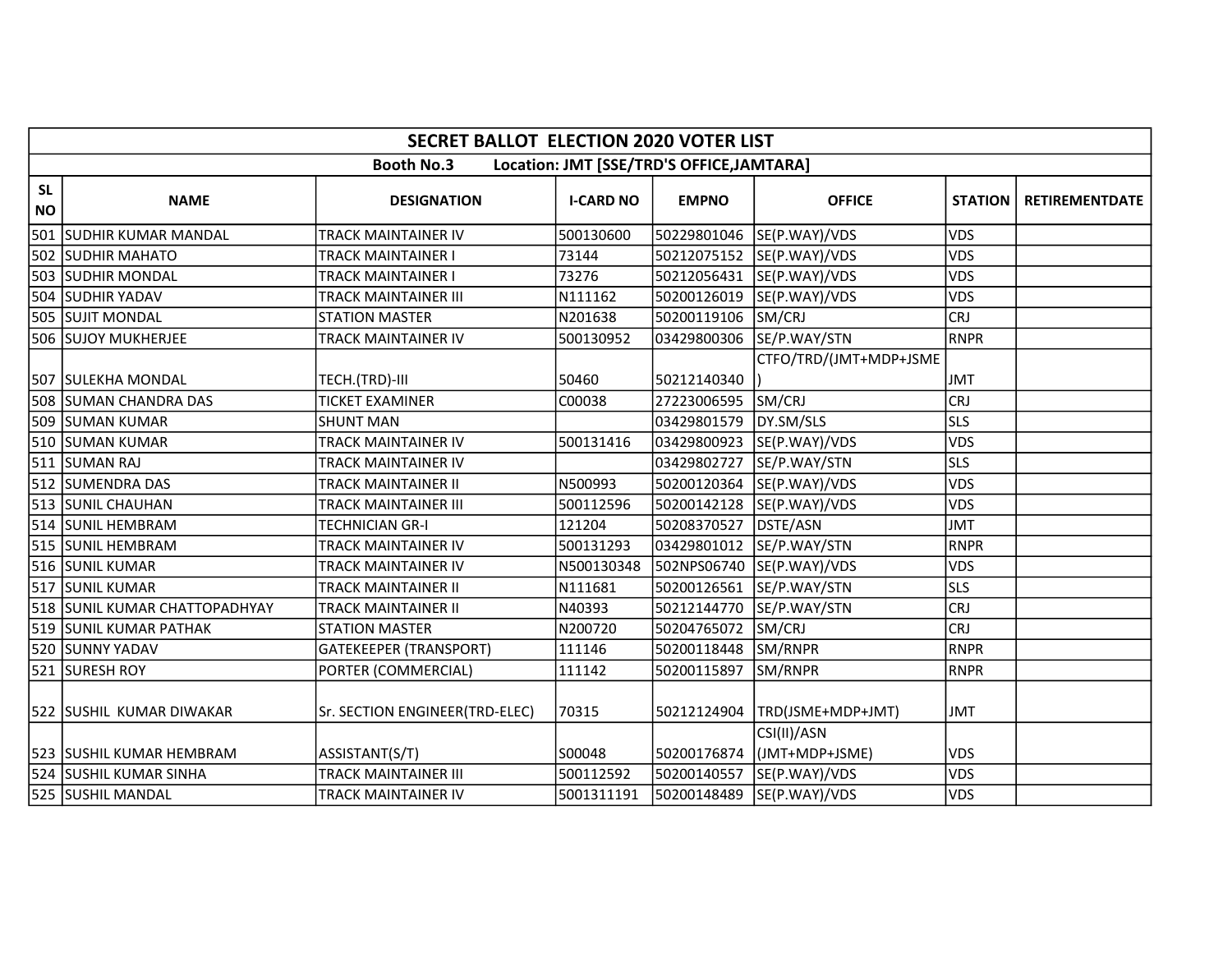|                        | <b>SECRET BALLOT ELECTION 2020 VOTER LIST</b> |                             |                  |                                           |                                  |                |                       |  |  |
|------------------------|-----------------------------------------------|-----------------------------|------------------|-------------------------------------------|----------------------------------|----------------|-----------------------|--|--|
|                        |                                               | <b>Booth No.3</b>           |                  | Location: JMT [SSE/TRD'S OFFICE, JAMTARA] |                                  |                |                       |  |  |
| <b>SL</b><br><b>NO</b> | <b>NAME</b>                                   | <b>DESIGNATION</b>          | <b>I-CARD NO</b> | <b>EMPNO</b>                              | <b>OFFICE</b>                    | <b>STATION</b> | <b>RETIREMENTDATE</b> |  |  |
| 526                    | <b>SUSMITA SINGH</b>                          | Sr.COMMERCIAL CLERK         |                  | 50200157739                               | SM/JMT                           | <b>JMT</b>     |                       |  |  |
| 527                    | <b>SWAPAN KUMAR MAJI</b>                      | CHIEF COMMERCIAL CLERK      | N30197           | 50210629841                               | <b>WEIGH BRIDGE/SLS</b>          | <b>SLS</b>     |                       |  |  |
|                        | 528 SWAPAN MARANDI                            | <b>STATION MANAGER-NG</b>   |                  | 50200173680                               | DY.SM/SLS                        | <b>SLS</b>     |                       |  |  |
|                        | 529 SWARN DEEP KUMAR                          | <b>HELPER</b>               | N70224           | 50200139520                               | CTFO/TRD/(JMT+MDP+JSME           | <b>JMT</b>     |                       |  |  |
|                        | 530 SWARUP BISWAS                             | <b>SHUNT MAN</b>            |                  | 03429800436                               | DY.SM/SLS                        | <b>SLS</b>     |                       |  |  |
|                        | 531  TANKESWAR MONDAL                         | Sr.TECH.(TRD)               | 50146            | 50212107463                               | CTFO/TRD/(JMT+MDP+JSME           | <b>JMT</b>     |                       |  |  |
|                        | 532 TANTAR PANDIT                             | <b>TRACK MAINTAINER IV</b>  | E000070          | 03429800922                               | SE(P.WAY)/VDS                    | <b>VDS</b>     |                       |  |  |
|                        | 533 TARKESWAR MAHATO                          | <b>TRACK MAINTAINER I</b>   | 73154            | 50212046103                               | SE(P.WAY)/VDS                    | <b>VDS</b>     |                       |  |  |
|                        | 534 UBISAR MARANDI                            | PORTER(TRANSPORTATION)      | N200131          | 50200015982                               | SM/JMT                           | <b>JMT</b>     |                       |  |  |
|                        | 535 UDAY KUMAR                                | TRACK MAINTAINER IV         | N500130346       |                                           | 502NPS07420 SE(P.WAY)/VDS        | <b>VDS</b>     |                       |  |  |
| 536                    | <b>UDAY KUMAR MAHATO</b>                      | TRACK MAINTAINER IV         | ASN/002674       | 03429801517                               | SE/P.WAY/STN                     | <b>CRJ</b>     |                       |  |  |
| 537                    | UJJWAL AZAD YADAV                             | TRACK MAINTAINER IV         |                  | 03429802726                               | SE/P.WAY/STN                     | <b>RNPR</b>    |                       |  |  |
| 538                    | UPENDRA KUMAR BAITHA                          | Sr. CLERK                   | 50500            | 50212144332                               | TRD(JSME+MDP+JMT)                | <b>JMT</b>     |                       |  |  |
| 539                    | <b>UPENDRA KUMAR DAS</b>                      | <b>STATION MANAGER-NG</b>   | N200018          | 50211102937                               | <b>JRE BH</b>                    | <b>JRW</b>     |                       |  |  |
| 540                    | UTTAM KUMAR                                   | <b>TRACK MAINTAINER IV</b>  | N500130289       | 502NPS07411                               | SE(P.WAY)/VDS                    | VDS            |                       |  |  |
|                        | 541 UTTAM KUMAR SEN                           | <b>HEAD TICKET EXAMINER</b> | N30522           | 50223002438                               | SM/CRJ                           | <b>CRJ</b>     |                       |  |  |
|                        | 542 VEDPRAKASH YADAV                          | TRACK MAINTAINER IV         | N500130284       | 502NPS07372                               | SE(P.WAY)/VDS                    | <b>VDS</b>     |                       |  |  |
| 543                    | <b>IVEER BHADRA KUMAR</b>                     | <b>SHUNT MAN</b>            |                  | 03429800437                               | DY.SM/SLS                        | <b>SLS</b>     |                       |  |  |
|                        | 544 VIJAY KUMAR                               | CHIEF COMMERCIAL CLERK      | N30647           | 50212074676                               | <b>WEIGH BRIDGE/JMT</b>          | <b>JMT</b>     |                       |  |  |
|                        | 545 VIJAY KUMAR SAH                           | <b>TRACK MAINTAINER III</b> | 500131142        | 50714506326                               | SE/P.WAY/STN                     | <b>CRJ</b>     |                       |  |  |
|                        | 546 VIJAY PANDIT                              | <b>TRACK MAINTAINER IV</b>  | E00287           | 504NPS05951                               | SE(P.WAY)/VDS                    | VDS            |                       |  |  |
|                        | 547 VIJAY PRAKASH                             | <b>HELPER</b>               | 80618            | 50714109320                               | EF/ASN(CRJ+KPK+MMU+UDL<br>$+ASN$ | <b>CRJ</b>     |                       |  |  |
|                        | 548 VIJEYENDRA KUMAR                          | <b>TRACK MAINTAINER II</b>  | N500979          | 50200120352                               | SE(P.WAY)/VDS                    | <b>VDS</b>     |                       |  |  |
|                        | 549 VIKASH CHANDRA BHARTI                     | TRACK MAINTAINER IV         | 500130602        | 502NPS07409                               | SE(P.WAY)/VDS                    | <b>VDS</b>     |                       |  |  |
|                        | 550 VIKKY KUMAR                               | <b>STATION MASTER</b>       | T00087           | 03429801484                               | MNC BH                           | <b>MNC</b>     |                       |  |  |